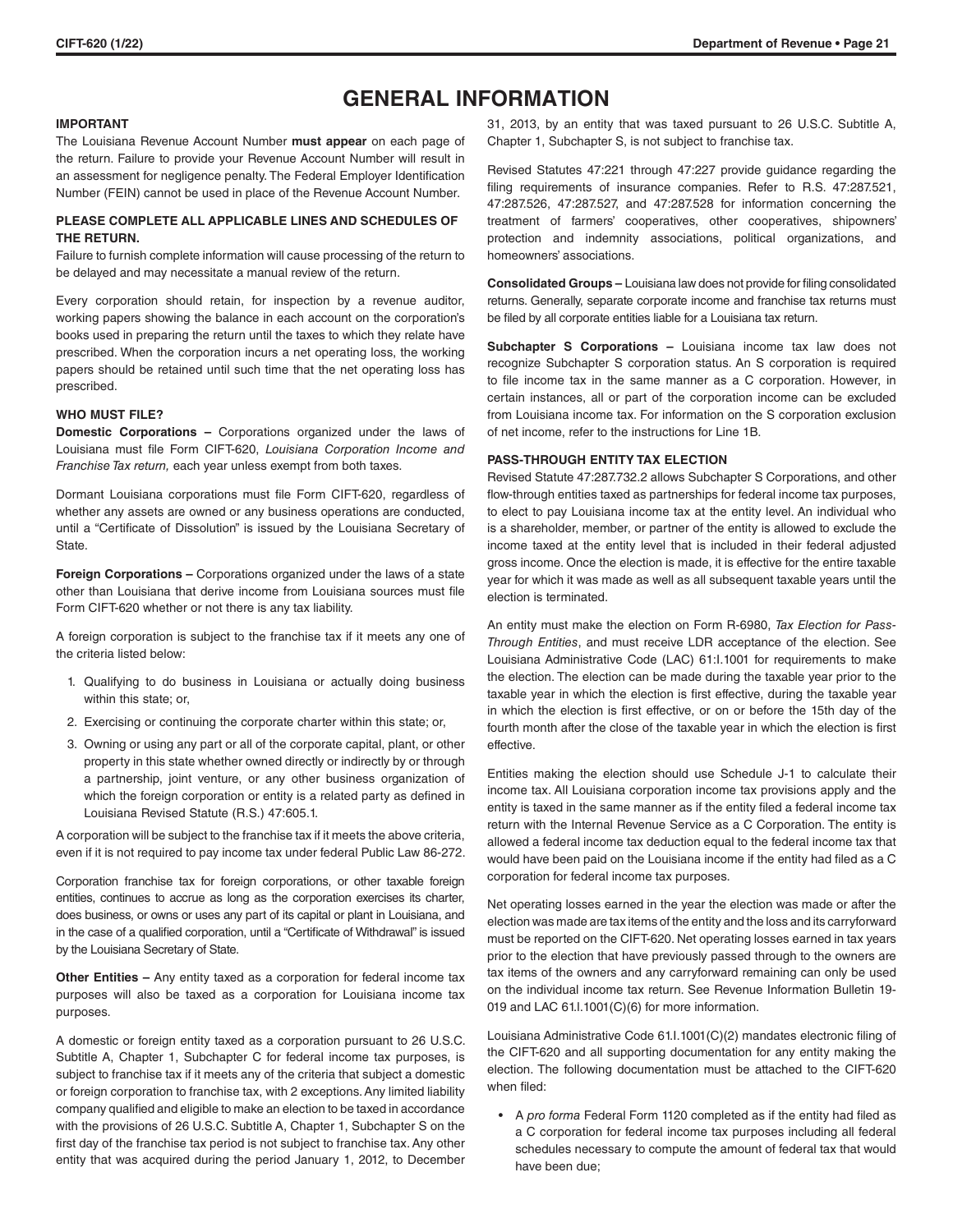- Schedule K-1s as actually issued to the owners of the entity for the taxable year;
- Form R-6981, *Statement of Owner's Share of Entity Level Tax Items*, reflecting any income that remains taxable to the entity's owners in Louisiana after the election such as dividend income and interest income; and
- Form R-6982, *Schedule of Tax Paid if Paid by Owner*, calculating how much tax would have been due if the entity had passed the income through to its owners and the tax had been paid at the owner level.

# **EXEMPT CORPORATIONS**

R.S. 47:287.501 provides that an organization described in Internal Revenue Code Sections 401(a) or 501 shall be exempt from income taxation to the extent the organization is exempt from income taxation under federal law, unless the contrary is expressly provided. Accordingly, an exempt organization that has income from an unrelated trade or business and files Federal Form 990-T with the Internal Revenue Service is subject to file and report its Louisiana-sourced unrelated business income to Louisiana. Louisiana Administrative Code 61:I.1140 and Revenue Information Bulletin 09-009 have been published providing guidance whereby these organizations are not exempt from taxation on the Louisiana-sourced unrelated business income or income not included under Internal Revenue Code (IRC) Sections 401(a) or 501.

To report Louisiana-sourced unrelated business income, exempt organizations are required to file Form CIFT-620. In instances when a multi-state exempt organization earns unrelated business income within Louisiana and outside of Louisiana, Schedules B through F are required. CIFT-401W, *Unrelated Business Income Worksheet for IRC 401(a) and 501 Organizations*, will serve as a guide in determining the amount of Louisiana-sourced unrelated business income that the organization must report. A 2021 calendar year return for these organizations is due on or before June 15, 2022. Returns for fiscal years are due on or before the 15th day of the sixth month following the close of the taxable year. If the due date falls on a weekend or holiday, the return is due the next business day and becomes delinquent the following day.

An organization claiming exemption under R.S. 47:287.501 must submit a copy of the Internal Revenue Service ruling establishing its exempt status. Refer to R.S. 47:287.501(B) for additional exemptions provided for banking corporations. Information concerning exemptions from corporate franchise tax can be found under R.S. 47:608. Those corporations that meet the prescribed standards of organization, ownership, control, sources of income, and disposition of funds must apply for and secure a ruling of exemption from the Department.

### **CORPORATION FRANCHISE TAX INITIAL RETURN**

An initial franchise tax return is due on or before the fifteenth day of the fourth month following the month in which the tax accrues. The initial return, Form R-6906A, which covers the period beginning with the date the corporation first becomes liable for filing a return and ending with the next close of an accounting period, is available on LDR's website.

# **ELECTRONIC FILING MANDATE**

Louisiana Administrative Code 61:III.1503 and 1505 require the electronic filing of the Corporation Income and Franchise Tax return if the total assets of the corporation filing the return has an absolute value equal to or greater than \$250,000. An entity making the pass-through entity tax election must file the CIFT-620 electronically under LAC 61:I.1001(C)(2).

## **WHEN TO FILE**

A 2021 calendar year return is due on or before May 15, 2022. Returns for fiscal years are due on or before the 15th day of the fifth month following the close of the taxable year. If the due date falls on a weekend or holiday, the return is due the next business day and becomes delinquent the following day.

# **WHERE TO FILE AND PAY TAXES**

The 2021 income tax return and the 2022 franchise tax return can be mailed to Louisiana Department of Revenue, P. O. Box 91011, Baton Rouge, LA 70821-9011. DO NOT SEND CASH. An electronic payment option is available on LDR's website at *www.revenue.louisiana.gov/latap.*

Taxes may also be paid by credit card over the internet or by telephone. Visit *www.revenue.louisiana.gov* for more information.



### **EXTENSION OF TIME FOR FILING A RETURN**

The Secretary of the Louisiana Department of Revenue may grant an extension of time for filing the combined corporation income and franchise tax return not to exceed seven months from the date the return is due. Extensions must be filed electronically before the due date of the return. An extension can be requested on the LDR website at *www.revenue.louisiana.gov.*

#### **DECLARATION OF ESTIMATED TAX**

Revised Statute 47:287.654 requires every corporation that can reasonably expect its estimated income tax for the year to be \$1,000 or more to make installment payments of its liability. The term "estimated tax" means the amount the taxpayer estimates to be the Louisiana income tax imposed for the period less the amount it estimates to be the sum of any credits allowable against the tax.

See the instructions for Form CIFT-620ES regarding the penalty for underpayment or nonpayment of estimated income tax.

### **ROUNDING TO WHOLE DOLLARS**

Round cents to the nearest whole dollar on Form CIFT-620. Total prepayments, including any credit carried forward from last year, should also be rounded to the nearest whole dollar.

# **ALLOCATION AND APPORTIONMENT OF NET INCOME AND FRANCHISE TAXABLE BASE**

Louisiana income tax is imposed only upon that part of the net income of a corporation that is derived from sources within Louisiana.

When a corporation does business within and without Louisiana, the Louisiana franchise tax is imposed only on that part of the total taxable capital that is employed in Louisiana.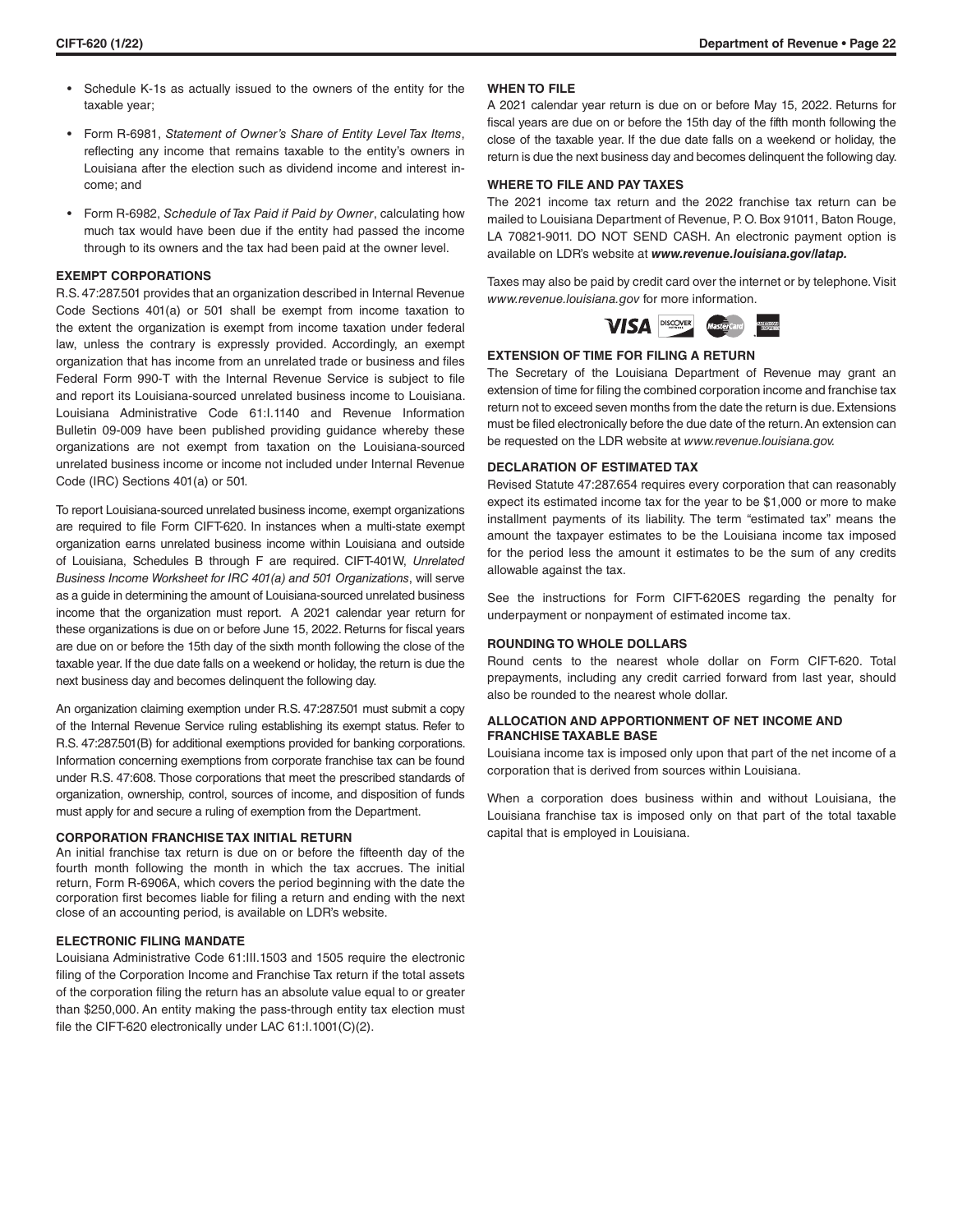# **INSTRUCTIONS FOR COMPLETING FORM CIFT-620**

This return is designed for electronic scanning, which permits faster processing with fewer errors. See "Who needs to complete what schedules" on Page 41 for the schedules that are required to be completed.

In order to avoid unnecessary delays caused by manual processing, taxpayers should follow the guidelines listed below:

- 1. Enter amounts only on those lines that are applicable.
- 2. If completing by hand, use a pen with black ink.
- 3. Because this form is read by a machine, enter your numbers inside the boxes like this:

# 0 1 2 3 4 5 6 7 8 9 X

- 4. All numbers should be rounded to the nearest dollar. The space that designated cents (.00) has been removed to save space and therefore, cents should not be entered.
- 5. For Lines B, E, F, 1A, 1B, 1E, 5A, and 5C, mark the box to the left of the entry field if the amount is less than zero. Do not use a negative sign or parentheses with the amount. For example, if your Louisiana net income on Line 1A is a \$10,000 loss, mark the box on Line 1A and enter 10,000.

Enter your legal and trade name, address, and LA Revenue Account Number on your return. For the unit type, use postal abbreviations such as APT, FL, STE, and RM. If you have a foreign address, enter the city name in the appropriate space. Follow the country's practice for entering the postal code and the name of the province, county, or state. Enter the foreign country name in the appropriate space. Don't abbreviate the country name.

If there is a change in your name or address since last year's return, mark an "X" in the "Name Change" or "Address Change" box. A direct address change can be accomplished by marking the "Address Change" box when filing your return, or can be submitted by accessing your account at *www. revenue.louisiana.gov/latap*.

## **PERIODS TO BE COVERED**

The return must be filed for either a calendar year, a fiscal year (12 month accounting period ending on the last day of any month other than December), or a 52 - 53 week accounting period. Mark the box to indicate a calendar year return or a fiscal year return. For fiscal year and 52 - 53 week filers, the dates on which the reported period begin and end must be plainly stated in the appropriate space at the top of the return. The income tax period must be the same as that used for federal income tax purposes.

# **RETURNS FOR PART OF THE YEAR**

Mark the appropriate box to indicate the filing of a short period return or a final return. For a short period return, the dates on which the reported period begin and end must be plainly stated in the appropriate space at the top of the return. The income tax period must be the same as that used for federal income tax purposes. Refer to the instructions for Schedules J, J-1, and L regarding the annualization of income and the proration of franchise tax.

Marking the box for a final return does not close your account with LDR. To close a corporation income and franchise account, the corporation must either dissolve or withdraw its corporate charter with the Louisiana Secretary of State.

# **AMENDED RETURNS**

The "AMENDED RETURN" box should be clearly marked when filing an amended return. In order to amend the amounts reported for the computation of income or franchise taxes, the taxpayer must file a revised Form CIFT-620, along with a detailed explanation of the changes, and a copy of Federal Form 1120X, if applicable.

## **REPORT OF FEDERAL ADJUSTMENTS**

Revised Statute 47:287.614(C) requires every taxpayer whose federal return is adjusted to amend the Louisiana return reporting such adjustments within 180 days of the final determination of the adjustments by the IRS. The box should be marked to indicate that an amended return is being filed and a statement should accompany the amended return disclosing the nature and amounts of such adjustments.

# **ENTITY NOT REQUIRED TO FILE FRANCHISE TAX**

Mark this box to indicate that the taxpayer is not required to file franchise tax. A code must also be entered in the box to the left of the entry field on Line 7. Refer to the instructions for Line 7.

# **ENTITY NOT REQUIRED TO FILE INCOME TAX**

Mark this box to indicate that the taxpayer is not required to file income tax. A code must also be entered in the box to the left of the entry field on Line 2. Refer to the instructions for Line 2.

# **ALL TAXPAYERS ARE REQUIRED TO ANSWER LINES A - N**

**LINE D - Enter the income tax apportionment percentage from Schedule** B, Line 6.

**LINE G –** Enter the corporation's six digit 2017 North American Industry Classification System (NAICS) Code.

**LINE I –** If you answered yes to Line I, you must complete Line 3 of Schedule A.

**LINE L –** If you answered yes to Line L, you must complete the top portion of Schedule G-1

| <b>LINE M</b> – Enter the code from the following list for the type of federal form filed: |  |
|--------------------------------------------------------------------------------------------|--|
|--------------------------------------------------------------------------------------------|--|

| Code           | <b>Return</b> | Code | Return             |
|----------------|---------------|------|--------------------|
|                | 1120          | 6    | 1120-L, or 1120-PC |
| $\overline{2}$ | 1120-S        |      | 1120-REIT          |
| 3              | 1120-FSC      | 8    | 1120-H, or 1120-C  |
| 4              | 1120-IC-DISC  | 9    | Other              |
| 5              | 1120-F        |      |                    |

**LINE N** – Enter the code from the following list for the type of entity that best describes the taxpayer:

| Code         | <b>Entity Type</b>                                  |
|--------------|-----------------------------------------------------|
| 1            | Corporation                                         |
| $\mathbf{2}$ | Single Member Limited Liability Company             |
| 3            | Limited Liability Company with more than one member |
| 4            | Limited Liability Partnership                       |
| 5            | <b>Publicly Traded Limited Partnership</b>          |
| 6            | Non-Publicly Traded Limited Partnership             |
| 7            | <b>General Partnership</b>                          |
| 8            | Other                                               |

**LINE O –** If you received acceptance of the pass-through entity tax election under R.S. 47:287.732.2, mark the box.

**LINE 1A – Louisiana Net Income –** Information regarding the computation of Louisiana net income is provided in the instructions for Schedule D. Enter the amount from Schedule D, Line 30. Mark the box if the Louisiana net income is a loss.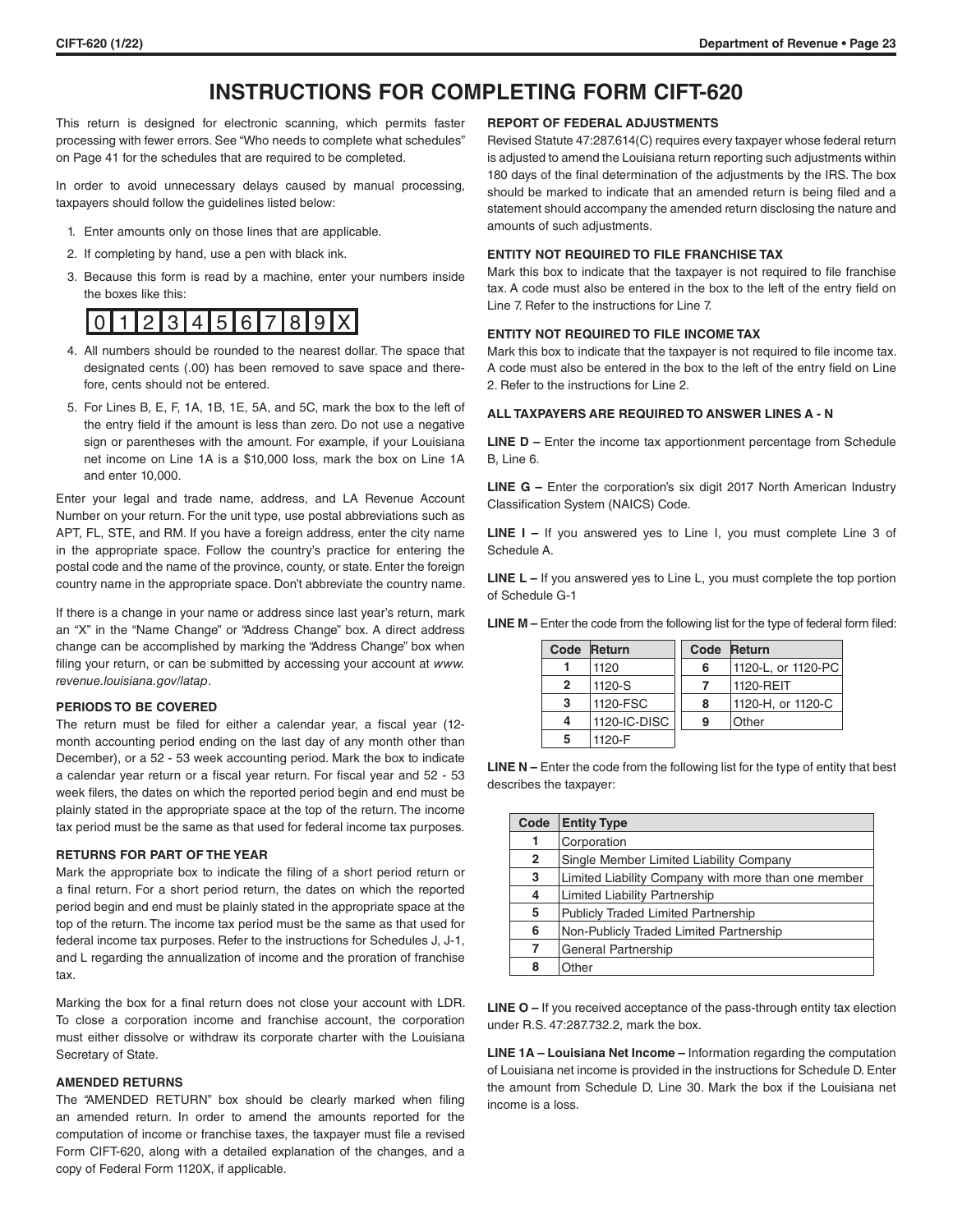**LINE 1B – S Corporation Exclusion –** R.S. 47:287.732(B) provides an exclusion to corporations classified as S corporations under federal law. The exclusion is determined by multiplying Louisiana net income by a ratio calculated by dividing the number of issued and outstanding shares of the S corporation's capital stock owned by Louisiana residents on the last day of the S corporation's taxable year by the total number of issued and outstanding shares of capital stock on the last day of the S corporation's taxable year. This ratio is also applicable to a Louisiana net loss to exclude a percentage of the loss from carryforward treatment. For the purposes of this provision, the term "Louisiana residents" includes resident estates and trusts and resident and nonresident individual shareholders who have filed a correct and complete Louisiana income tax return and paid the tax due. Mark the box if the exclusion amount is a loss. An entity making the passthrough entity tax election is not eligible for the S corporation exclusion pursuant to R.S. 47:287.732.2(A)(1).

# **A SCHEDULE SHOWING THE CALCULATION OF THE EXCLUSION MUST BE ATTACHED TO THE RETURN.**

Attach a schedule of all shareholders, identifying the shareholders reporting the S corporation income on a Louisiana tax return. Include the name, address, and social security number or other TIN, the number of shares held on the last day of the taxable year, and the amount of the distributive share of S corporation net income for each shareholder.

**LINES 1C AND 1C1 – Net Operating Loss Carryforward –** Act 459 of the 2021 Regular Session amended R.S. 47:287.86 to allow a net operating loss relating to tax periods beginning on or after January 1, 2001 to be carried forward indefinitely. The Net Operating Loss deduction is limited to 72% of net income. A schedule showing the calculation of the loss carryforward must be attached to the return.

On Line 1C, enter the total amount of net operating loss carryforward available. On Line 1C1, enter the amount of Line 1C that is being used to reduce Louisiana net income.

- If Line 1C is equal to or greater than Line 1A, Line 1C1 is equal to 72 percent of Line 1A.
- If Line 1C is less than Line 1A, Line 1C1 is equal to 72 percent of Line 1C.

In the case where a federal tax refund or credit arises from the carryback or carryforward of a federal net operating loss, the Louisiana net operating loss must be reduced by the amount of the federal tax refunded or credited that had been deducted on a prior Louisiana return. In calculating the federal tax refund applicable to the loss, consideration must be given to the total federal refund or credit received from all prior periods, including the refund or credit resulting from the investment tax credit carryback. The amount of the refund or credit applicable to Louisiana is determined by multiplying the total refund or credit by a ratio obtained by dividing the federal tax deducted on the original Louisiana return by the total federal tax on the original federal tax return.

In the event that there is no carryback or carryforward of a net operating loss for federal purposes, the federal income tax deduction should be computed to reflect the carryforward of the net operating loss, as provided in R.S. 47:287.83. The net operating loss carryforward should be used to reduce the Louisiana net income prior to the calculation of the ratio of Louisiana net income on a federal basis to federal net income in the computation of the federal income tax deduction.

Net operating losses earned in the year the pass-through entity tax election was made or after the election was made are tax items of the entity and the loss and its carryforward must be reported on the CIFT-620. Net operating losses earned in tax years prior to the election that have previously passed through to the owners are tax items of the owners and any carryforward remaining can only be used on the individual income tax return.

**Line 1D and 1D1 –** See the Federal Income Tax Deduction Worksheet on page 39 and the instructions on page 38.

**Line 1E – Louisiana Taxable Income –** Subtract Lines 1B, 1C1, and 1D from Line 1A. Mark the box if less than zero.

**Line 2 – Louisiana Income Tax –** From Schedule J, Line 4 or Schedule J-1, Line 4.

If this entity is not required to file income tax, in the box to the left of the entry field for Line 2, provide the code for the reason this entity is not required to file income tax. Enter a "1" for Public Law 86-272, or enter a "2" for all other reasons for exemption and attach a statement listing the exemption and statutory citation.

**Line 3 – Nonrefundable Credits From Schedule NRC-P1 –** From Schedule NRC-P1, Line 7.

**LINE 4 – Income Tax After Priority 1 Credits – Subtract Line 3 from Line** 2. Enter zero if the actual difference is less than zero. The amount entered cannot be less than zero.

**LINE 5A - Total Capital Stock, Surplus, And Undivided Profits - Enter the** amount of total capital, surplus and undivided profits from Schedule G-1, Line 19. If the amount is less than zero, mark the box.

**LINE 5B – Franchise Tax Apportionment Percentage –** To compute your franchise tax apportionment percentage, you must complete Schedules H and I first. Enter on Line 5B the apportionment percentage from Schedule I, Line 4. Carry your percentage to two decimal places. Do not exceed 100.00%.

**LINE 5C – Franchise Taxable Base –** Multiply Line 5A by Line 5B. If less than zero, mark the box.

**LINE 6 – Assessed Value of Real and Personal Property –** R.S. 47:606(C) provides that the portion of capital stock, surplus, and undivided profits allocated for franchise taxation cannot be less than the total assessed value of real and personal property in this state for the calendar year preceding that in which the tax is due. The assessed value of real and personal property is generally that value determined for property tax purposes in the area where the property is located. Enter the amount of assessed value of the real and personal property located in Louisiana in 2021.

**LINE 7 – Louisiana Franchise Tax –** From Schedule L, Line 6. If this entity is not required to file franchise tax, in the box to the left of the entry field for Line 7, provide the code for the reason for exemption from franchise tax, from the following list:

| Code         | <b>Exemption Reason</b>                                                                                              |
|--------------|----------------------------------------------------------------------------------------------------------------------|
| 1            | LLC filing federal as S Corporation                                                                                  |
| $\mathbf{2}$ | LLC that qualifies for election to file federal as S Corporation                                                     |
| 3            | Taxpayer was purchased by entity filing as S Corporation<br>during the period January 1, 2012, to December 31, 2013. |
| 4            | Insurance company paying a premium tax under Title 22, LA<br><b>Revised Statutes</b>                                 |
| 5            | Other (Attach a statement listing the exemption and<br>statutory citation.)                                          |

**Line 8 – Nonrefundable Credits From Schedule NRC-P1 –** From Schedule NRC-P1, Line 8.

**Line 9 – Franchise Tax After Priority 1 Credits –** Subtract Line 8 from Line 7. Enter zero if the actual difference is less than zero. The amount entered cannot be less than zero.

**LINE 10 – Tax After Priority 1 Credits – Enter the amount from Line 4** under Column 1 – Income Tax and the amount from Line 9 under Column 2 – Franchise Tax.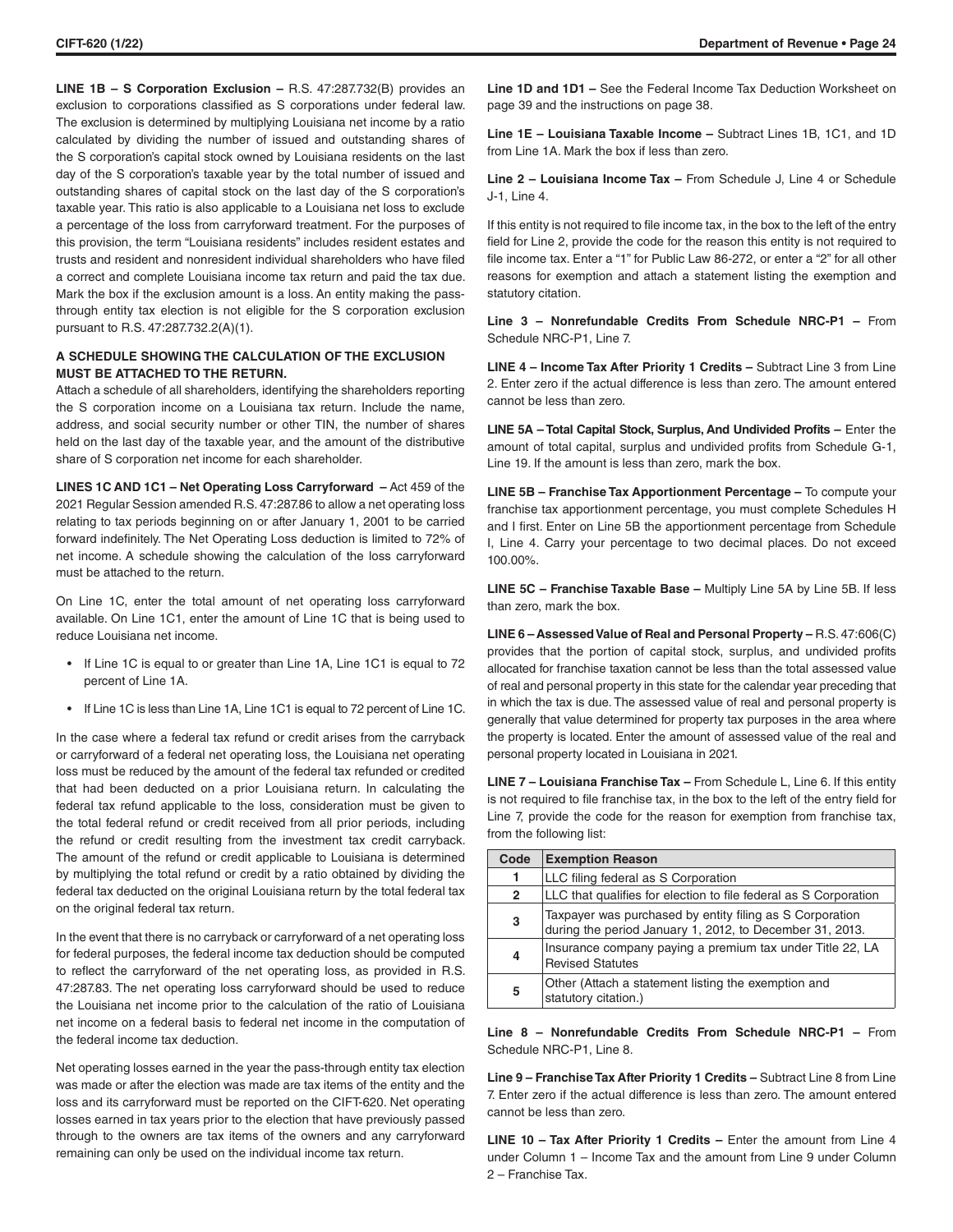**LINE 11 – Refundable Credits From Schedule RC-P2 –** For Line 11, Column 1, enter the amount from Schedule RC-P2, Line 9. For Line 11, Column 2, enter the amount from Schedule RC-P2, Line 10.

# **LINE 12 – Tax Liability After Priority 2 Credits**

**Column 1 –** If Line 10 is greater than Line 11, subtract Line 11 from Line 10. Otherwise enter zero.

**Column 2 –** If Line 10 is greater than Line 11, subtract Line 11 from Line 10. Otherwise enter zero.

## **LINE 13 – Overpayment After Priority 2 Credits**

**Column 1 –** If Line 12 is zero, subtract Line 10 from Line 11. Otherwise enter zero.

**Column 2 –** If Line 12 is zero, subtract Line 10 from Line 11. Otherwise enter zero.

# **LINE 14 – Nonrefundable Credits From Schedule NRC-P3**

**Column 1 –** Enter the amount of the nonrefundable priority 3 credits from Schedule NRC-P3, Line 10. These credits are limited to the tax liability calculated on Line 12.

**Column 2 –** Enter the amount of the nonrefundable priority 3 credits from Schedule NRC-P3, Line 11. These credits are limited to the tax liability calculated on Line 12.

# **LINE 15 – Tax Liability After Priority 3 Credits**

**Column 1 –** Subtract Line 14 from Line 12. If the result is less than zero, enter zero.

**Column 2 –** Subtract Line 14 from Line 12. If the result is less than zero, enter zero.

**Column 3 –** Add the amounts in Column 1 and Column 2 and enter the result in Column 3.

**LINE 16A – Overpayment After Priority 2 Credits – Enter the amounts** from Line 13.

# **LINE 16B – Refundable Credits From Schedule RC-P4**

**Column 1 –** Enter the amount of the refundable priority 4 credits from Schedule RC-P4, Line 6.

**Column 2 –** Enter the amount of the refundable priority 4 credits from Schedule RC-P4, Line 7.

**LINE 16C – Credit Carryforward From Prior Year Return –** If you requested your overpayment from the prior year return to be applied to this year, enter that amount as shown on Schedule K, Line 1, under Column 1 or 2. The total of Line 16C, Column 1 and Column 2 cannot be greater than the amount of the credit carryforward.

**LINE 16D – Estimated Payments –** Enter the total of estimated income tax payments made during the year as shown on Schedule K, Lines 2 through 5.

**LINE 16E – Payment Made with Extension – Enter the amount paid as** the extension payment under Column 1 or 2 as shown on Schedule K, Line 6. The total of Line 16E, Column 1 and Column 2 cannot be greater than the amount of the payment.

**LINE 16F – Total Refundable Credits and Payments –** For Line 16F, Column 1, enter the total of Lines 16A through 16E, Column 1. For Line 16F, Column 2, enter the total of Lines 16A through 16E, Column 2.

#### **LINE 17 – Overpayment**

**Column 1 –** If Line 16F is greater than Line 15, subtract Line 15 from Line 16F and enter the result. Otherwise, enter zero.

**Column 2 –** If Line 16F is greater than Line 15, subtract Line 15 from Line 16F and enter the result. Otherwise, enter zero.

**Column 3 –** If Columns 1 and 2 of Line 17 are greater than zero, add them together and enter the result here and on Line 26, Column 3 and go to Line 27. If you are filing an income only return and Line 17, Column 1, is greater than zero enter that amount in Column 3 and on Line 26, Column 3 and go to Line 27. If you are filing a franchise only return and Line 17, Column 2, is greater than zero, enter that amount in Column 3 and on Line 26, Column 3, and go to Line 27. Otherwise, leave Line 17, Column 3 blank.

# **Line 18 – Tax Due**

**Column 1 –** If Line 15 is greater than Line 16F, subtract Line 16F from Line 15 and enter the result. Otherwise, enter zero. If you owe income tax, but have an overpayment for franchise tax on Line 17, Column 2, complete Column 1, Lines 21 through 25. If Line 25, Column 1, is greater than Line 17, Column 2, subtract Line 17, Column 2, from Line 25, Column 1, and enter the result on Line 25, Column 3. If Line 17, Column 2, is greater than Line 25, Column 1, subtract Line 25, Column 1, from Line 17, Column 2, and enter the result on Line 26, Column 2.

**Column 2 –** If Line 15 is greater than Line 16F, subtract Line 16F from Line 15 and enter the result. Otherwise, enter zero. If Line 18, Columns 1 and 2 are greater than zero, enter a zero on Line 19, enter the amount from Line 18, Column 2, on Line 20, Column 2, and go to Line 21.

# **LINE 19 – Amount of Income Tax Overpayment Applied to Franchise Tax**

**Column 2 –** If you have an overpayment of income tax on Line 17, Column 1, and a balance due for franchise tax on Line 18, Column 2, you may apply the income tax overpayment towards the franchise tax balance. Enter the amount of Line 17, Column 1, on Line 19, Column 2.

# **LINE 20 – Net Tax Due**

**Column 2 –** If Line 18 is greater than Line 19, subtract Line 19 from Line 18 and enter the result. If Line 19 is greater than Line 18, subtract Line 18 from Line 19 and enter the result on Line 26, Column 2.

**LINE 21 – Interest –** If your 2021 calendar year income tax or franchise tax amount is not paid by May 15, 2022, you will be charged interest on the unpaid tax from May 16, 2022, until the date the balance of tax due is paid. Because the interest rate varies from year to year and the interest rate for 2022 is not determined until the latter part of 2021, the Department is unable to provide a specific rate at the time of printing. Please see Form R-1111, *Interest Rate Schedule - Collected on Unpaid Taxes,* available on LDR's website, *www.revenue.louisiana.gov/taxforms.* In order to compute the INTEREST RATE PER DAY, multiply the monthly rate by 12, divide it by 365, and carry out to seven places to the right of the decimal. Example: Assume the 2021 monthly interest rate is determined to be .4375%. Multiply .4375% times  $12 = 5.25\%$  (.0525), which equals the annual interest rate. Divide .0525 by 365, .0525/365 = .0001438, which equals the INTEREST RATE PER DAY. NOTE!! You must carry out your computation to 7 places to the right of the decimal point.

In Column 1, calculate interest on the income tax due on Line 18, Column 1. In Column 2, calculate interest on the franchise tax due on Line 20, Column 2. An overpayment of income tax may be netted to franchise tax due for purposes of calculating interest pursuant to R.S. 47:287.662.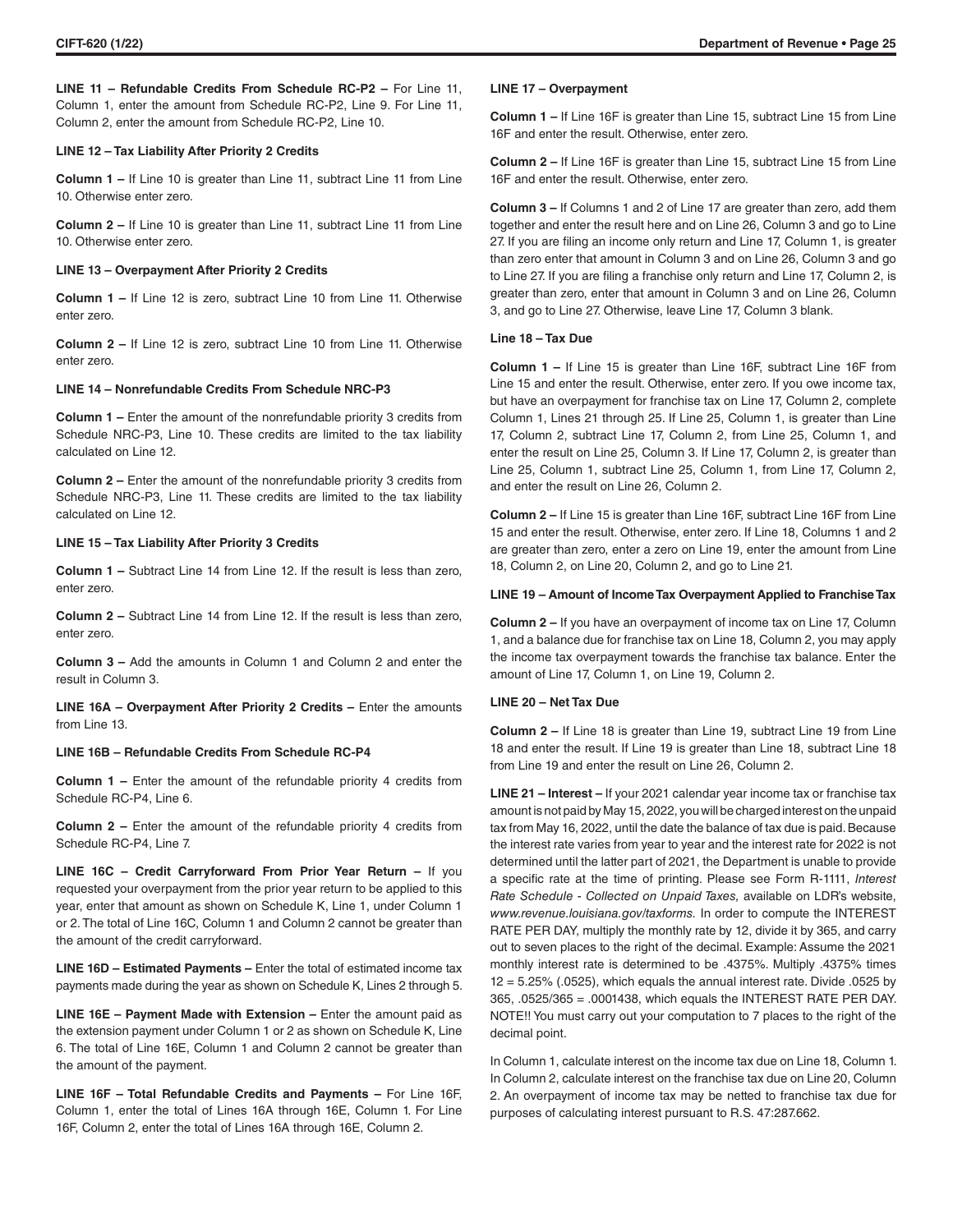**LINE 22 – Delinquent Filing Penalty –** The penalty for failure to file a return on time, except when failure is due to a reasonable cause, is 5 percent of the total tax due if the delay in filing is for not more than 30 days, with an additional 5 percent for each additional 30 days or fraction thereof during which the failure to file continues. The penalty cannot exceed 25 percent of the tax due.

In Column 1, calculate delinquent filing penalty on the income tax due on Line 18, Column 1. In Column 2, calculate delinquent filing penalty on the franchise tax due on Line 18, Column 2.

**LINE 23 - Delinquent Payment Penalty - The penalty for failure to pay** the tax in full by the date the return is required by law to be filed, determined without regard to any extension of time for filing the return, is 5 percent of the unremitted tax not paid for each 30 days, or fraction thereof, during which the failure to pay continues. Delinquent filing and delinquent payment penalties combined cannot exceed 25 percent of the tax due. Please see LAC 61:III.2101 and Revenue Information Bulletin 20-007.

In Column 1, calculate delinquent payment penalty on the income tax due on Line 18, Column 1. In Column 2, calculate delinquent payment penalty on the franchise tax due on Line 18, Column 2.

**LINE 24 – Additional Donation to The Military Family Assistance Fund** If you do not have an overpayment to donate, or if you wish to donate to the Military Family Assistance Fund an amount that exceeds the amount of your overpayment, enter the amount of the donation on Line 24.

# **LINE 25 – Total Amount Due**

**Column 1 –** Add Lines 18 and 21 through 24.

**Column 2 –** Add Lines 20 through 24.

**Column 3 –** Add Columns 1 and 2 and enter the result. Make payment to the Louisiana Department of Revenue. Do not send cash. Payment may also be made electronically or by credit card. See WHERE TO FILE AND PAY TAXES on page 22.

### **LINE 26 – Net Overpayment**

**Column 2 –** If Line 19, Column 2, is greater than Line 18, Column 2, plus Line 22 and Line 23, Column 2; subtract Lines 18, 22 and 23, from Line 19. Enter the result here and in Column 3.

**LINE 27 – Donation of Overpayment to The Military Family Assistance Fund –** You may donate all or part of your overpayment (Line 26, Column 3) to The Military Family Assistance Fund. This fund provides assistance to family members of activated Louisiana military personnel.

**LINE 28 – Amount of Overpayment to be Refunded –** In Column 3, subtract Line 27 from Line 26. This is your overpayment available for refund or to be credited to next year. Enter the amount of the result that you want to be refunded.

**LINE 29 – Amount of Overpayment to be Credited To 2022 –** In Column 3, subtract Lines 27 and 28 from Line 26. This is the amount of your overpayment that will be credited to 2022.

# **SIGNATURES AND VERIFICATION**

The return must be signed by the president, vice-president, treasurer, assistant treasurer, or any other authorized officer. If receivers, trustees in bankruptcy, or assignees are operating the property or business of the corporation, such officials must execute the return for such corporation. Telephone numbers of officers and preparers should be furnished. This verification is not required when the return is prepared by a regular full-time employee of the taxpayer.

# **PAID PREPARER INSTRUCTIONS**

If your return was prepared by a paid preparer, that person must also sign in the appropriate space, complete the information in the "Paid Preparer Use Only" box and enter his or her identification number in the space provided under the box. If the paid preparer has a Preparer Tax Identification Number (PTIN), the PTIN must be entered in the space provided under the box, otherwise enter the FEIN or LDR account number. If the paid preparer represents a firm, the firm's FEIN must be entered in the "Paid Preparer Use Only" box. The failure of a paid preparer to sign or provide an identification number will result in the assessment of the unidentified preparer penalty on the preparer. The penalty of \$50 is for each occurrence of failing to sign or failing to provide an identification number.

# **GENERAL INFORMATION ON ALL CREDITS**

If a schedule is required in the instructions below, you must attach a separate schedule for each credit claimed. The schedule should clearly identify the credit, your name, and LDR account number. If documentation is required, you must submit the documentation with your return. For faster processing, you can upload all required information when you file your return electronically. Revenue Information Bulletins (RIB) are posted on *www.revenue.louisiana.gov/policies* under Policy Documents.

**Note:** If you are claiming a credit that is recorded in the Tax Credit Registry, you must attach a a copy of Form R-6135, Credit Registration Form, to the return and list the State Certification Number in the appropriate space on the return. See Revenue Information Bulletin 14-005 for information on the Tax Credit Registry and Revenue Information Bulletin 17-008 for claiming a purchased transferable tax credit.

# **PASS-THROUGH ENTITY TAX ELECTION**

Credits earned in the year the pass-through entity tax election was made or after the election was made are tax items of the entity and the credit and its future carryforward must be reported on the entity's return. Credits earned in the year the election was made or after cannot be used on the individual income tax return of any shareholder, member, or partner. Tax credits earned in tax years prior to the election that have previously passed through to the owners are tax items of the owners and any credit carryforward remaining can only be used on the individual income tax return. See Revenue Information Bulletin 19-019 and Louisiana Administrative Code (LAC) 61:l.1001(C)(6) for more information.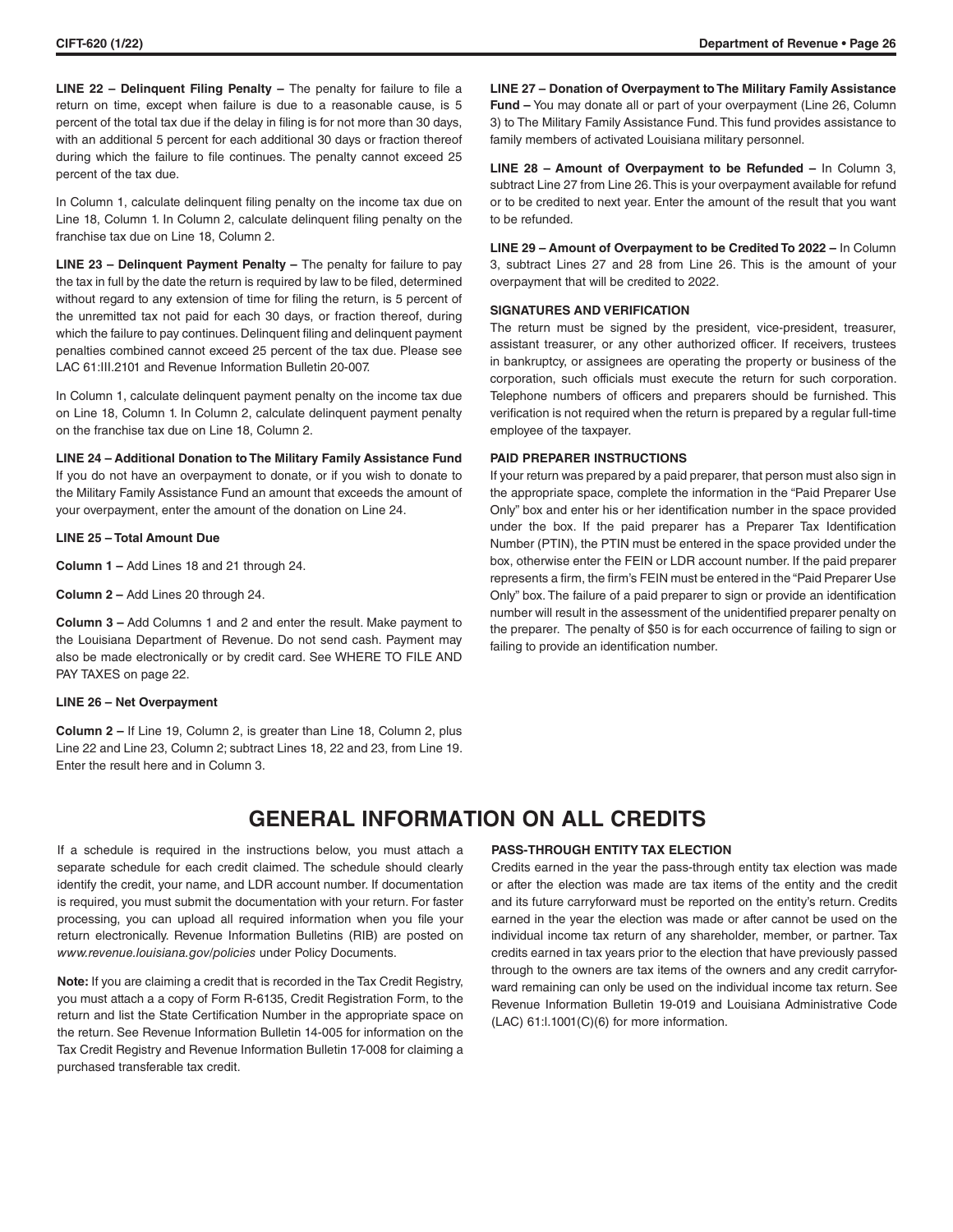# **INSTRUCTIONS FOR NONREFUNDABLE PRIORITY 1 CREDITS, SCHEDULE NRC-P1**

# **LINES 1 THROUGH 6**

Below is a list of nonrefundable credits available for Louisiana Corporate Income and Corporate Franchise taxes. For credits against the corporate income tax, enter the credit description, identifying code, and the dollar amount claimed in the appropriate spaces on Lines 1 through 6 of Column A. For credits against the corporate franchise tax, enter the credit description, identifying code, and the dollar amount claimed in the appropriate spaces on Lines 1 through 6 of Column B. Unless otherwise stated in the instructions for each line, enter credit amounts in Column A or B.

# **NOTE: Use only the codes referenced in the table of Schedule NRC-P1. The codes listed here are not interchangeable with other codes listed in this booklet.**

#### Example:

| <b>Credit Description</b> | Code    | <b>Amount of Credit Claimed</b> |
|---------------------------|---------|---------------------------------|
| Premium Tax               | I1lolol | 5 0 0                           |

#### **LINE 7 – Total Income Tax Credits**

Add Lines 1 through 6 of Column A and enter the result here and on CIFT-620, Line 3.

# **LINE 8 – Total Franchise Tax Credits**

Add Lines 1 through 6 of Column B and enter the result here and on CIFT-620, Line 8.

| <b>CODE</b> | <b>CREDIT DESCRIPTION</b> |
|-------------|---------------------------|
|             |                           |

- **100 Premium Tax** R.S. 47:227 provides a credit against corporate income tax for premium taxes paid during the preceding 12 months by an insurance company authorized to do business in Louisiana. The credit may be passed to corporations through certain legal entities such as partnerships. A schedule must be attached listing the entities that paid the premium tax and generated the credit on behalf of the corporation. Also, attach a copy of the premium tax return and canceled checks in payment of the tax.
- **120 Bone Marrow –** R.S. 47:287.758 provides a credit against corporate income tax to employers authorized to do business in the state, who incur bone marrow donor expense by developing a bone marrow donation program, educating employees related to bone marrow donations, making payments to a health care provider for determining tissue types of potential donors, and paying wages to an employee for his time related to tissue typing and bone marrow donation. If the wage expense is used to obtain the credit, it cannot

# **CODE CREDIT DESCRIPTION**

be deducted as an expense for income tax purposes. The amount of the credit is equal to 18 percent of the bone marrow donor expense paid or incurred by the employer during the tax year.

- **150 Qualified Playgrounds** R.S. 47:6008 provides a credit against corporate income tax or corporate franchise tax for donations to assist qualified playgrounds. The credit is the lesser of \$720 or 36 percent of the value of the cash, equipment, goods, or services donated. For more information on this credit, see Revenue Ruling 02-020 posted on LDR's website.
- **155 Debt Issuance –** R.S. 47:6017 provides a credit against corporate income tax or corporate franchise tax for 72 percent of the amount of the filing fee paid to the Louisiana State Bond Commission, which is incurred by an economic development corporation in the preparation and issuance of bonds.
- **170 Donations to Public Schools** R.S. 47:6013 provides a credit against corporate income tax or corporate franchise tax for qualified donations made to a public school. The credit is equal to 28 percent of the appraised value of a qualified donation of property made to a public school. "Public school" is defined as a public elementary or secondary school. "Qualified donation" is defined as a donation of immovable property purchased or otherwise acquired by a corporation and donated to a public school immediately adjacent or contiguous to such property.
- **185 Conversion of Vehicle to Alternative Fuel** R.S. 47:6035 allows a credit against corporate income tax for the purchase of, or conversion of a vehicle designed to run on an alternative fuel. The credit for the purchase of a qualifying new vehicle is equal to 10 percent of the cost of the qualified vehicle or \$2,500, whichever is less. To qualify for the credit for the purchase of a qualifying new vehicle or for vehicle conversions, you must have purchased the new vehicle or for conversion, have purchased and installed, before July 1, 2021. See Revenue Information Bulletin 21-016. The credit for vehicle conversions or building of fueling stations is equal to 30 percent of the cost of the qualified clean-burning motor vehicle fuel property. See Revenue Information Bulletin 13-023 for definition of alternative fuel and Revenue Information Bulletin 17-016 for more information. You must attach documentation verifying the conversion or purchase of the vehicle and the vehicle's registration with the Louisiana Department of Public Safety.

**199 Other –** Reserved for Future Credits

# **INSTRUCTIONS FOR NONREFUNDABLE PRIORITY 3 CREDITS, SCHEDULE NRC-P3**

Example:

# **LINES 1 THROUGH 6**

Below is a list of nonrefundable credits available for Louisiana Corporate Income and Corporate Franchise taxes. For credits against the corporate income tax, enter the credit description, identifying code, and the dollar amount claimed in the appropriate spaces on Lines 1 through 6 of Column A. For credits against the corporate franchise tax, enter the credit description, identifying code, and the dollar amount claimed in the appropriate spaces on Lines 1 through 6 of Column B. Unless otherwise stated in the instructions for each line, enter credit amounts in Column A or B.

**NOTE: Use only the codes referenced in the table of Schedule NRC-P3. The codes listed here are not interchangeable with other codes listed in this booklet.**

| Example.                  |           |                                 |
|---------------------------|-----------|---------------------------------|
| <b>Credit Description</b> | Code      | <b>Amount of Credit Claimed</b> |
| Apprenticeship            | $ 2 3 6 $ | $ 5 0 0 $ . $ 00 $              |

**LINES 7 THROUGH 9 –** Complete Lines 7 through 9 ONLY if a transferable credit is claimed (credit codes 251 through 262). For Lines 7A, 8A, and 9A, enter the LDR State Certification number from Form R-6135, for the credit claimed on Lines 7, 8, and 9 respectively. See Revenue Information Bulletin 17-008 on LDR's website for claiming a purchased transferable tax credit.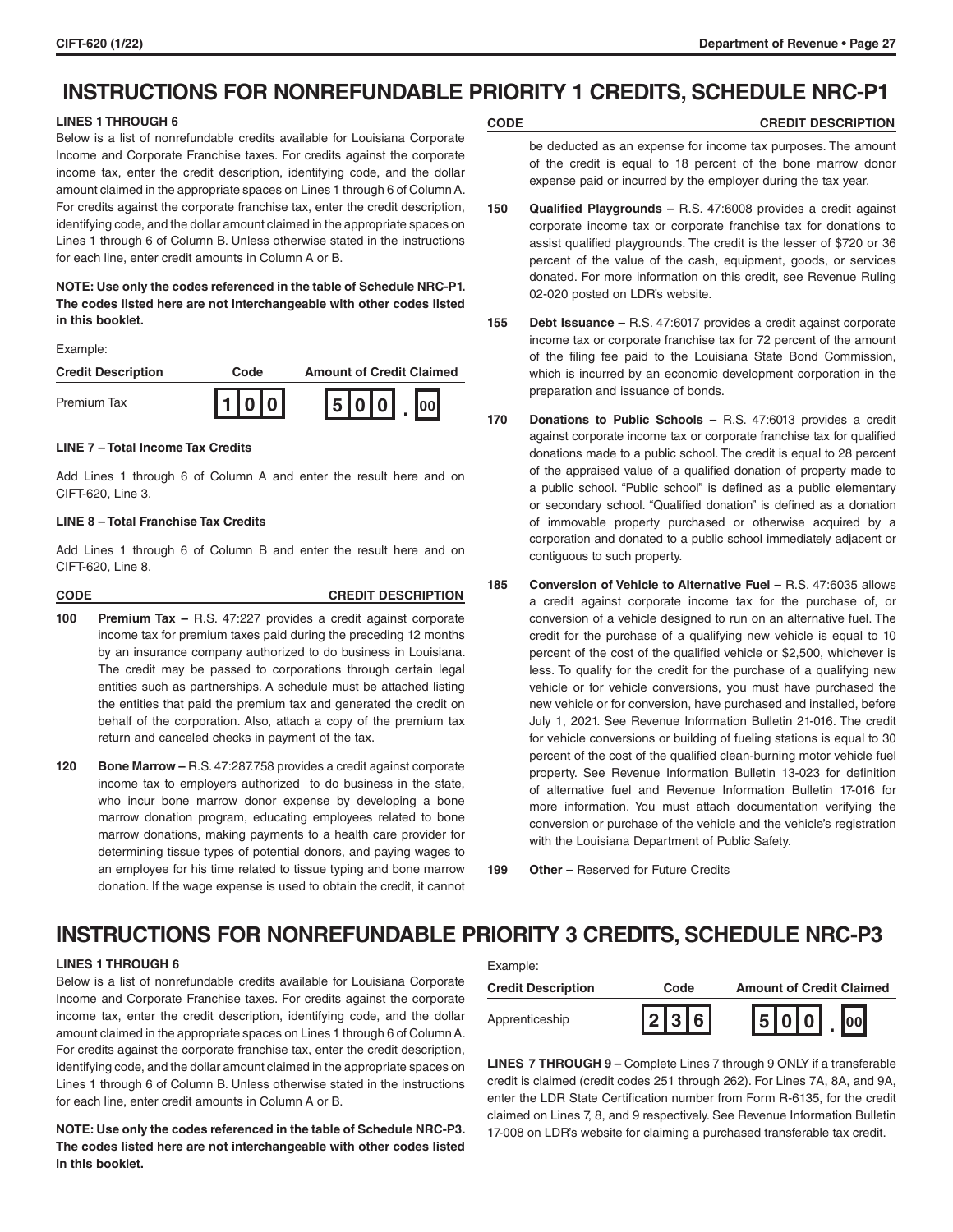# **LINE 10 – Total Income Tax Credits**

Add Lines 1 through 9 of Column A and enter the result here and on CIFT-620, Line 14, Column 1.

#### **LINE 11 – Total Franchise Tax Credits**

Add Lines 1 through 9 of Column B and enter the result here and on CIFT-620, Line 14, Column 2.

| <b>CODE</b> | <b>CREDIT DESCRIPTION</b> |
|-------------|---------------------------|
|             |                           |

- **208 Previously Unemployed** This credit was repealed by Act 202 of the 2019 Regular Legislative Session effective December 31, 2018. If you have an eligible carryover amount, use this code to utilize the carryover amount against corporate income tax or corporate franchise tax for any years you have remaining in your five (5) year carryover period.
- **224 New Jobs Credit** This credit (R.S. 47:34 and 47:287.749) is no longer available because Act 403 of the 2017 Regular Legislative Session ended the credit effective December 31, 2019. If you have an eligible carryover amount, use this code to utilize the carryover amount against corporate income tax for any years you have remaining in your five (5) year carryover period.
- **228 Eligible Re-entrants –** This credit (R.S. 47:287.748) is no longer available because Act 403 of the 2017 Regular Legislative Session ended the credit effective December 31, 2019. If you have an eligible carryover amount, use this code to utilize the carryover amount against corporate income tax for any years you have remaining in your five (5) year carryover period.
- **236 Apprenticeship** This credit was repealed by Act 357 of the 2015 Regular Legislative Session. If you have an eligible carryover amount, use this code to utilize the carryover amount for any years you have remaining in your ten (10) year carryover period.
- **251 Motion Picture Investment –** R.S. 47:6007(C)(1) provides a credit against corporate income tax for taxpayers domiciled in Louisiana, who invest in a state-certified motion picture production. Taxpayers taking this credit may attach Form R-10611, *Motion Picture Investment Tax Credit Schedule,* as documentation for this credit. See www.revenue.louisiana.gov/CreditCaps for more information. This credit can only be claimed on Lines 7 through 9.
- **252 Research and Development** R.S. 47:6015 provides a credit against corporate income tax or corporate franchise tax to any taxpayer who earned the credit based on participation in the Small Business Technology Transfer or the Small Business Innovation Research Grant program. This credit can only be claimed on Lines 7 through 9.
- **253 Historic Structures** R.S. 47:6019 provides a credit against corporate income tax or corporate franchise tax if the taxpayer incurs certain expenses during the rehabilitation of a historic structure located in a Downtown Development or a cultural district. Refer to Revenue Information Bulletin 14-007 and 14-007A on LDR's website. This credit can only be claimed on Lines 7 through 9.
- **254 Digital Interactive Media** R.S. 47:6022 provides a credit against corporate income tax for the investment in businesses specializing in digital interactive media before January 1, 2012. Taxpayers must apply to the Louisiana Department of Economic Development to receive certification. A copy of the certification of the credit must be attached to the return. See Revenue Information Bulletin 12-017 on LDR's website. This credit can only be claimed on Lines 7 through 9.
- **257 Capital Company** R.S.51:1924 provides a credit against corporate income tax for the investment in a certified Louisiana capital company. The credit must be approved by the Commissioner of the Office of Financial Institutions. A copy of the certification must be attached to the return. This credit can only be claimed on Lines 7 through 9.

#### **CIFT-620 (1/22) Department of Revenue • Page 28**

## **CODE CREDIT DESCRIPTION**

- **258 LA Community Development Financial Institution (LCDFI)**  R.S. 51:3085 et seq. provides a credit against corporate income tax or corporate franchise tax for certain investments in an LCDFI to encourage the expansion of businesses in economically distressed areas. The Louisiana Office of Financial Institutions administers this program. This credit can only be claimed on Lines 7 through 9.
- **259 New Markets** R.S. 47:6016 provides a credit against corporate income tax or corporate franchise tax if the taxpayer makes certain qualified low-income community investments, as defined in Section 45D of the Internal Revenue Code. The taxpayer must be certified by the Louisiana Department of Economic Development and approved by LDR. Information on the program investment limits are posted as Revenue Information Bulletins on LDR's website. This credit can only be claimed on Lines 7 through 9.
- **261 Motion Picture Infrastructure** R.S. 47:6007(C)(2) provides a credit against corporate income tax for an approved statecertified infrastructure project for a film, video, television, or digital production or post-production facility. Taxpayers must apply to the Louisiana Department of Economic Development to receive certification. A copy of the certification of the credit must be attached to the return. See www.revenue.louisiana.gov/CreditCaps for more information. This credit can only be claimed on Lines 7 through 9.
- **262 Angel Investor –** R.S. 47:6020 provides a credit against corporate income tax or corporate franchise tax to encourage third party investment of taxpayers who make qualified investments to certified Louisiana entrepreneurial businesses on or after January 1, 2011. To earn the Angel Investor Tax Credit, taxpayers must file an application with the Louisiana Department of Economic Development. See Revenue Information Bulletin 12-009 on LDR's website. This credit can only be claimed on Lines 7 through 9.
- **299 Other** Reserved for Future Credits
- **300 Biomed/University Research** R.S.17:3389 provides a credit against corporate income tax or corporate franchise tax for a company that establishes research activities in either a Biomedical or University Research and Development Park. The taxpayer must enter into a contract with the Louisiana Department of Economic Development and a copy of the contract showing the credit granted must be attached to the return.
- **305 Tax Equalization** R.S. 47:3201 et seq. provides a credit against corporate income tax or corporate franchise tax for tax equalization for certain businesses locating in Louisiana. The taxpayer must enter into a contract with the Louisiana Department of Economic Development and a copy of the contract showing the credit granted must be attached to the return.
- **310 Manufacturing Establishments** R.S. 47:4301 et seq provides a credit against corporate income tax or corporate franchise tax to certain manufacturing establishments that have entered into a contract with the Louisiana Department of Economic Development. A copy of the contract showing the credit granted must be attached to the return.
- **399 Other** Reserved for Future Credits
- **412 Refunds by Utilities** R.S. 47: 287.664 provides a credit against corporate income tax for certain court ordered refunds made by utilities to its customers.
- **424 Donation to School Tuition Organization** R.S. 47:6301 provides a credit against corporate income tax for donations made to a school tuition organization that provides scholarships to qualified students to attend a qualified school. Attach Form R-10604, *Receipt of Donation for Louisiana Tuition Donation Tax Credit,* to your return. See Revenue Information Bulletin 18-024 for more information.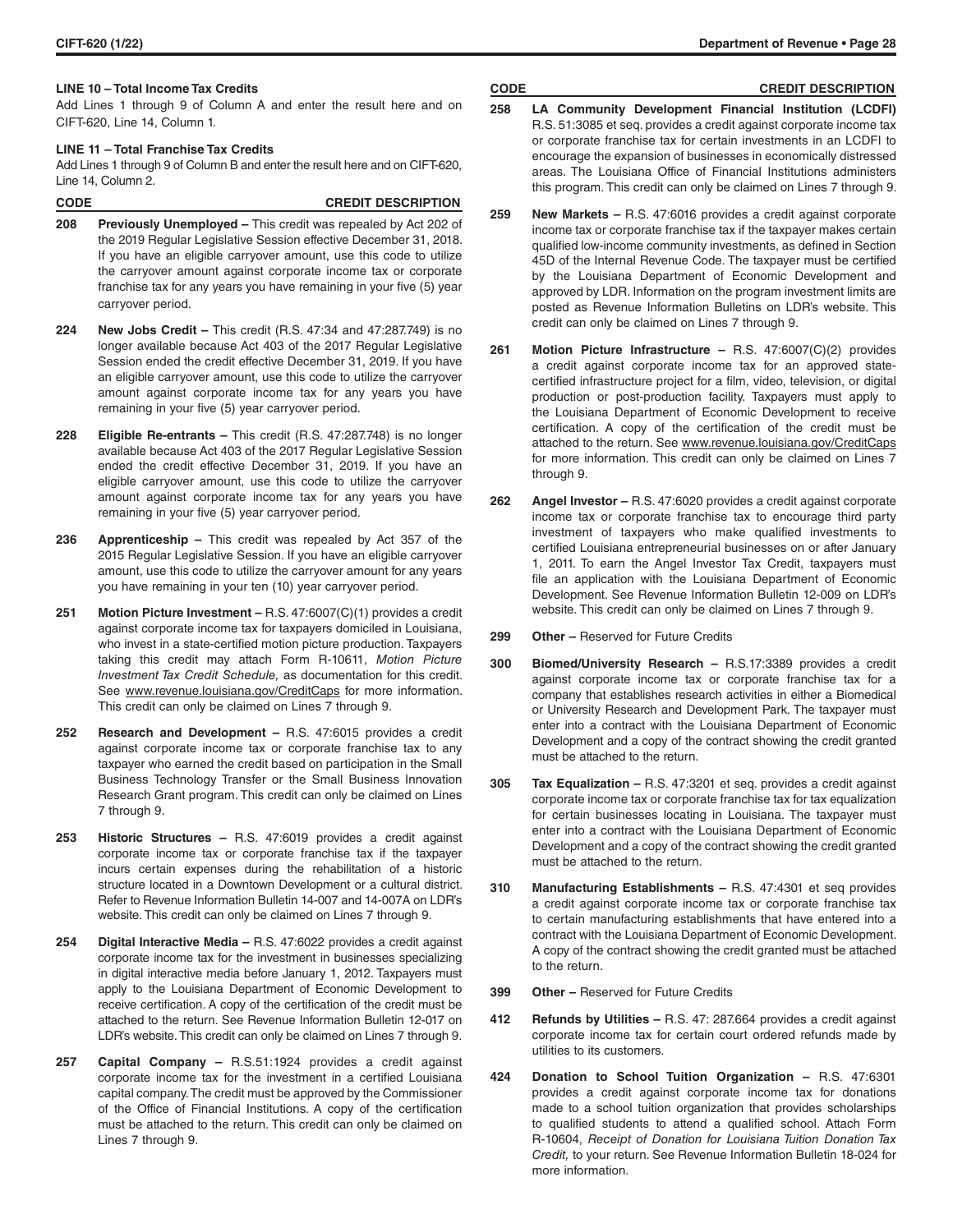### **CODE CREDIT DESCRIPTION CODE CREDIT DESCRIPTION**

- **454 QMC Music Job Creation Credit** R.S. 47:6023 provides a credit against corporate income tax to a Qualifying Music Company (QMC) that is a music publisher, sound recording studio, booking agent, or artist management that is engaged directly or indirectly in the production, distribution, and promotion of music. Taxpayers must apply to the Louisiana Department of Economic Development to receive certification. A copy of the certification of the credit must be attached to the return. The credit is limited to 50 percent of the taxpayer's tax liability.
- **457 Neighborhood Assistance** R.S. 47:35 and R.S. 47:287.753 provide a credit against corporate income tax for an entity engaged in the activities of providing neighborhood assistance, job training, education for individuals, community services, or crime prevention in Louisiana. The credit is for up to 50 percent of the amount contributed and cannot exceed \$180,000 annually.
- **458 Research and Development** R.S. 47:6015(K) provides a credit against corporate income tax or corporate franchise tax for any taxpayer who claims a federal income tax credit under 26 U.S.C. §41(a) for increasing research or for a taxpayer who employs fewer than 50 employees and who meets the requirements of R.S. 47:6015(B)(3)(i). Beginning with the 2018 tax year, credits earned based upon participation in the Small Business Technology Transfer program or the Small Business Innovative Research Grant program should be claimed using credit code 252. The credit is obtained through the Louisiana Department of Economic Development and documentation from that agency must be attached to the return. See Revenue Information Bulletin 15-019 on LDR's website.
- **459 Ports of Louisiana Import Export Cargo** R.S. 47:6036(I) provides a credit against corporate income tax or corporate franchise tax to encourage the use of state port facilities in Louisiana. The credit is based on the number of tons of qualified cargo imported and exported from or to manufacturing, fabrication, assembly, distribution, processing or warehousing facilities located in the state. Taxpayers must apply to the Louisiana Department of Economic Development to receive certification. A copy of the certification of the credit must be attached to the return.
- **460 LA Import –** Act 292 of the 2021 Regular Legislative Session provides a credit against corporate income tax to encourage the utilization of Louisiana public port facilities for cargo imports and the development of new port infrastructure facilities for the manufacturing, distribution, and warehousing of imported goods. Taxpayers must apply to the Louisiana Department of Economic Development to receive certification. A copy of the certification of the credit must be attached to the return.
- **461 LA Work Opportunity –** Act 453 of the 2021 Regular Legislative Session provides a credit against corporate income tax or corporate franchise tax for a business that hires participants in the work release programs provided for in R.S. 15:711, 1111, 1199.9, and 1199.10. The Louisiana Department of Public Safety or applicable sheriff must certify that the eligible business employed an eligible re-entrant who is participating in a work release program on or after January 1, 2021 in an eligible job for 12 consecutive months. A copy of the certification of the credit must be attached to the return.
- **462 Youth Jobs –** Act 454 of the 2021 Regular Legislative Session provides a credit against corporate income tax or corporate franchise tax for a business that hires one or more eligible youth on or after July 1, 2021. To earn the credit, the eligible youth must work at least three (3) consecutive months in a full-time or parttime position at the business. The credit is equal to \$1,250 for each eligible youth hired in a full-time position or \$750 for each eligible youth hired in a part-time position. Taxpayers must apply to the Department to receive certification. A copy of the certification of the credit must be attached to the return. See LAC 61:l.1921 for more information.

- **500 Inventory Tax Credit Carried Forward and ITEP** R.S. 47:6006 provides a credit against income tax or corporate franchise tax for ad valorem taxes paid to political subdivisions in Louisiana on inventory held by manufacturers, distributors, or retailers. Manufacturers, distributors, or retailers should use this code for the carryforward of unused nonrefundable credits (not current year credit) from 2015 through 2020. Manufacturers who claimed the property tax exemption under the Industrial Tax Exemption Program (ITEP) during the same year the inventory taxes were paid and members of their federal consolidated group, should use this code for the carryforward of unused nonrefundable credits from 2015 through 2020 and the current year credit calculated on the 2021 Form R-10610-ITE, *Schedule of Ad Valorem Tax Credit Claimed by ITEP Manufacturers and Related Parties for Ad Valorem Tax Paid on Inventory,* which must be attached to the return. DO NOT include payments of ad valorem taxes made after December 31, 2020 and before April 16, 2021 that were treated as paid on December 31, 2020 per Act 56 of the 2020 Second Extraordinary Legislative Session.
- **502 Ad Valorem Natural Gas Credit Carried Forward** R.S. 47:6006 provides a credit against corporate income tax or corporate franchise tax for ad valorem taxes paid to political subdivisions in Louisiana on natural gas held, used or consumed in providing natural gas storage services or operating natural gas storage facilities. Use this code for the carryforward of unused nonrefundable credits (not current year credit) from 2015 through 2020. DO NOT include payments of ad valorem taxes made after December 31, 2020 and before April 16, 2021 that were treated as paid on December 31, 2020 per Act 56 of the 2020 Second Extraordinary Legislative Session.
- **504 Atchafalaya Trace** R.S. 25:1226.4 provides a credit against corporate income tax or corporate franchise tax to certain heritagebased cottage industries that have entered into a contract with the State Board of Commerce and Industry. A copy of the contract must be attached to the return.
- **506 Cane River Heritage** R.S. 47:6026 provides a credit against corporate income tax or corporate franchise tax for a heritagebased cottage industry located or to be located in the Cane River Heritage Area Development Zone. The taxpayer must enter into a contract with the Department of Culture, Recreation, and Tourism, and a copy of the contract must be attached to the return.
- **508 Ports of Louisiana Investor** R.S. 47:6036(C) provides a credit against corporate income tax or corporate franchise tax to encourage investment in state port facilities in Louisiana. Taxpayers must apply to the Louisiana Department of Economic Development to receive certification. A copy of the certification of the credit must be attached to the return.
- **510 Enterprise Zone** R.S. 51:1782 et. seq. provide a credit against corporate income tax or corporate franchise tax for private sector investments in certain areas, which are designated as "Enterprise Zones". The taxpayer must enter into a contract with the Louisiana Department of Economic Development and a copy of the contract showing the credit granted must be attached to the return.
- **550 Recycling Credit** R.S. 47:6005 provides a credit against corporate income or corporate franchise tax for the purchase of certain equipment or service contracts related to recycling. The credit must be certified by the Louisiana Department of Environmental Quality and a copy of the certification must be attached to the return.
- **599 Other –** Reserved for Future Credits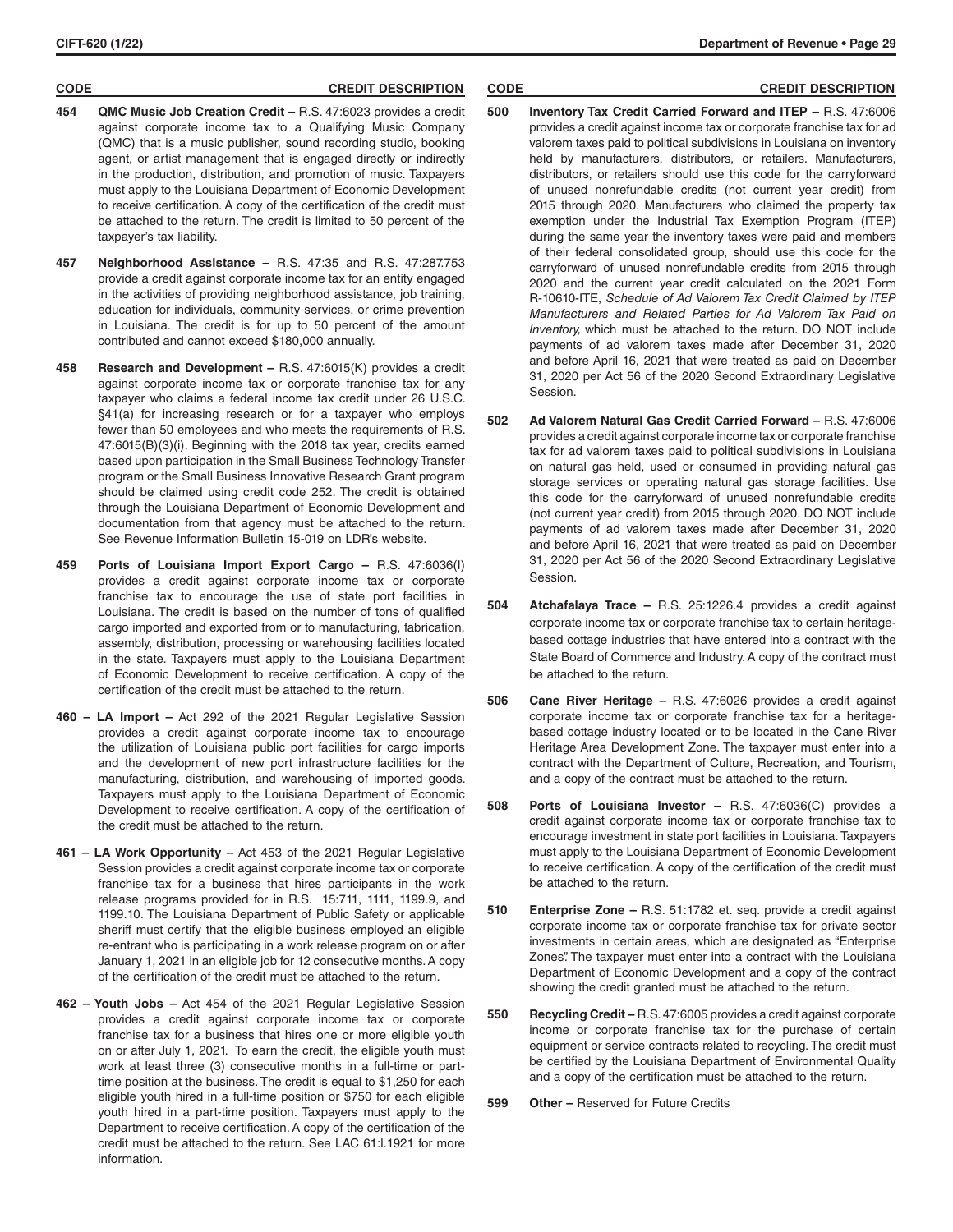# **INSTRUCTIONS FOR PRIORITY 2 REFUNDABLE CREDITS, SCHEDULE RC-P2**

# **LINES 1 THROUGH 5**

Below is a list of refundable tax credits available for Louisiana Corporate Income and Corporate Franchise taxes. For credits against the corporate income tax, enter the credit description, identifying code, and the dollar amount claimed in the appropriate spaces on Lines 1 through 5 of Column A. For credits against the corporate franchise tax, enter the credit description, identifying code, and the dollar amount claimed in the appropriate spaces on Lines 1 through 5 of Column B. Unless otherwise stated in the instructions for each line, enter credit amounts in Column A or B.

# **NOTE: Use only the codes referenced in the table of Schedule RC-P2. The codes listed here are not interchangeable with other codes listed in this booklet.**

Example:

| <b>Credit Description</b> | Code  | <b>Amount of Credit Claimed</b> |
|---------------------------|-------|---------------------------------|
| <b>Milk Producers</b>     | 5 8 F | 1410101                         |

**LINES 6 THROUGH 8 –** Complete Lines 6 through 8 ONLY if a transferable credit is claimed (credit code 62F). For Lines 6A, 7A, and 8A, enter the LDR State Certification number from Form R-6135, for the credit claimed on Lines 6, 7, and 8 respectively. See Revenue Information Bulletin 17-008 for claiming a purchased transferable tax credit.

**LINE 9 – Total Income Tax Credits –** Add Lines 1 through 8 of Column A and enter the result here and on CIFT-620, Line 11, Column 1.

**LINE 10 – Total Franchise Tax Credits –** Add Lines 1 through 5 of Column B and enter the result here and on CIFT-620, Line 11, Column 2.

| <b>CODE</b> | <b>CREDIT DESCRIPTION</b> |
|-------------|---------------------------|
|             |                           |

- **52F Ad Valorem Offshore Vessels –** R.S. 47:6006.1 allows a refundable credit against corporate income or corporate franchise tax for 100 percent of the ad valorem taxes paid on vessels in Outer Continental Shelf Lands Act Waters. Copies of the tax assessment, the canceled check in payment of the tax, and a completed Form LAT 11A from the Louisiana Tax Commission must be attached to the return. DO NOT include payments of ad valorem taxes made after December 31, 2020 and before April 16, 2021 that were treated as paid on December 31, 2020 per Act 56 of the 2020 Second Extraordinary Legislative Session.
- **54F Telephone Company Property –** R.S. 47:6014 allows a refundable credit against corporate income or corporate franchise tax for up to 40 percent of the ad valorem taxes paid to Louisiana political subdivisions by a telephone company, with respect to that company's public service properties located in Louisiana. The credit may be passed through to individuals who are shareholders or members of certain legal entities. See Revenue Information Bulletin 01-004 on LDR's website. A schedule must be attached stating which entity paid the tax and obtained the credit on the taxpayer's behalf. DO NOT include payments of ad valorem taxes made after December 31, 2020 and before April 16, 2021 that were treated as paid on December 31, 2020 per Act 56 of the 2020 Second Extraordinary Legislative Session.
- **55F Prison Industry Enhancement** R.S 47:6018 allows a refundable credit against corporate income or corporate franchise tax for 72 percent of the state sales and use tax paid by a taxpayer on purchases by a taxpayer of specialty apparel items from a private sector Prison Industry Enhancement (PIE) contractor. Contact LDR for further information regarding this credit.
- **57F Mentor Protégé** R.S. 47:6027 allows a refundable credit against corporate income or corporate franchise tax for a mentor business that fulfills the terms of a Mentor-Protégé Agreement as approved by

# **CODE CREDIT DESCRIPTION**

the Louisiana Department of Economic Development. A copy of the certification of the credit must be attached to the return.

- **58F Milk Producers** R.S. 47:6032 allows a refundable credit against corporate income or corporate franchise tax for a resident taxpayer engaged in the business of producing milk for sale. Those milk producers that have obtained permits under the Louisiana Administrative Code, Title 51 and have met the requirements of the Food and Drug Administration shall be certified by the Department of Health to receive the credit. For more information see Revenue Information Bulletin 08-014 on LDR's website.
- **59F Technology Commercialization** R.S. 51:2351 et seq. allow a refundable credit against corporate income or corporate franchise tax for a qualifying business that invests in the commercialization of Louisiana technology. Taxpayers must apply to the Louisiana Department of Economic Development to receive certification. A copy of the certification of the credit must be attached to the return.
- **62F Musical and Theatrical Production** R.S. 47:6034 allows a refundable credit against corporate income tax for the production expenses, transportation costs, employment of college and vocational-technical students, employment of residents, and for the construction, repair, or renovation of facilities related to the live performance industry. Taxpayers must apply to the Louisiana Department of Economic Development to receive certification. A copy of the certification must be attached to the return.
- **65F School Readiness Child Care Provider** R.S. 47:6105 allows a refundable credit against corporate income tax or corporate franchise tax for a child care provider who operates a facility or facilities where care is given to foster children in the custody of the Louisiana Department of Children and Family Services (DCFS) or to children who participate in the Child Care Assistance Program administered by the Louisiana Department of Education (LDE). The credit is based on the average monthly number of children who attended the facility multiplied by an amount based on the quality rating of the child care facility. For more information regarding this credit, contact Louisiana Department of Education.
- **67F School Readiness Business-Supported Child Care** R.S. 47:6107 allows a refundable credit against corporate income tax or corporate franchise tax for a taxpayer who incurs eligible business-supported child care expenses. The percentage of eligible expenses allowed for the credit depends on the quality rating of the child care facility to which the expenses are related or the quality rating of the child care facility that the child attends. Copies of canceled checks and other documentation to support the amount of eligible expenses must be maintained and provided upon request. For more information regarding this credit, contact the Louisiana Department of Education.
- **68F School Readiness Fees and Grants to Resource and Referral Agencies –** R.S. 47:6107 allows a refundable credit against corporate income tax or corporate franchise tax for the payment by a business of fees and grants to child care resource and referral agencies. The credit shall not exceed \$5,000 per tax year. For more information regarding this credit, please contact the Louisiana Department of Education.
- **70F Retention and Modernization –** R.S. 51:2399.1 et seq. allow a refundable credit against corporate income tax or corporate franchise tax for an employer who incurs qualified expenditures to modernize existing operations in Louisiana to retain the business in the state. Taxpayers must apply to the Louisiana Department of Economic Development to receive certification. A copy of the certification of the credit must be attached to the return.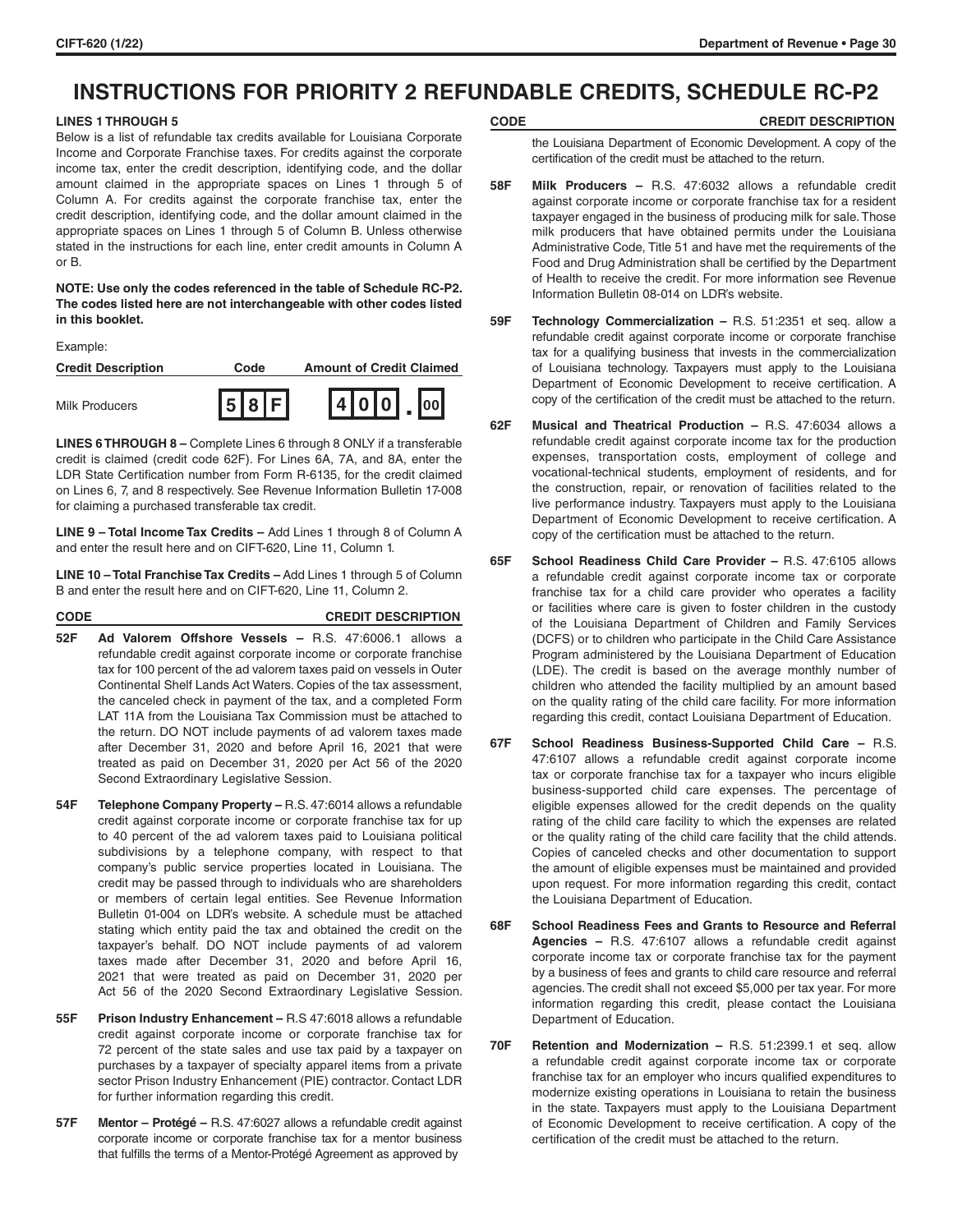# **CODE CREDIT DESCRIPTION CODE CREDIT DESCRIPTION**

**73F Digital Interactive Media & Software –** R.S. 47:6022 allows a refundable credit against corporate income tax for the investment in businesses specializing in digital interactive media and software. Taxpayers must apply to the Louisiana Department of Economic Development to receive certification. A copy of the certification of

| the credit must be attached to the return. See Revenue Information |
|--------------------------------------------------------------------|
| Bulletin 12-017 on LDR's website.                                  |
|                                                                    |

**80F Other Refundable Credit –** Reserved for future credits.

# **INSTRUCTIONS FOR PRIORITY 4 REFUNDABLE CREDITS, SCHEDULE RC-P4**

# **LINES 1 THROUGH 5**

Below is a list of additional refundable tax credits available for Louisiana Corporate Income and Corporate Franchise taxes. For credits against the corporate income tax, enter the credit description, identifying code, and the dollar amount claimed in the appropriate spaces on Lines 1 through 5 of Column A. For credits against the corporate franchise tax, enter the credit description, identifying code, and the dollar amount claimed in the appropriate spaces on Lines 1 through 5 of Column B. Unless otherwise stated in the instructions for each line, enter credit amounts in Column A or B.

**NOTE: Use only the codes referenced in the table of Schedule RC-P4. The codes listed here are not interchangeable with other codes listed in this booklet.**

Example:

| <b>Credit Description</b> | Code           | <b>Amount of Credit Claimed</b> |
|---------------------------|----------------|---------------------------------|
| <b>Inventory Tax</b>      | <b>IsloIFL</b> | 4 0 0 <br>$\vert$ lool          |

**LINE 6 – Total Income Tax credits –** Add Lines 1 through 5 of Column A and enter the result here and on CIFT-620, Line 16B, Column 1.

**LINE 7 – Total Franchise Tax credits –** Add Lines 1 through 5 of Column B and enter the result here and on CIFT-620, Line 16B, Column 2.

## **CODE CREDIT DESCRIPTION**

**50F Inventory Tax –** You must attach Form R-10610, *Schedule of Ad Valorem Tax Credit Claimed by Manufacturers, Distributors, and Retailers,* to your return. Revised Statute 47:6006 allows a credit against income or corporate franchise tax for ad valorem taxes paid to political subdivisions in Louisiana on inventory held by manufacturers, distributors, or retailers. For purposes of the limitations on refundability, members included in a consolidated federal tax return will be treated as one taxpayer. If the total amount eligible for the credit is less than or equal to \$500,000, 100 percent of any excess credit is refundable, and for total eligible amounts above \$500,000,

**CODE CREDIT DESCRIPTION**

75 percent of any excess credit up to a maximum of \$750,000 is refundable. For businesses formed or first registered to do business in Louisiana after April 15, 2016, if the total amount eligible for the credit is less than \$10,000, 100 percent of any excess credit is refundable, and for total eligible amounts of \$10,000 or more, 75 percent of any excess credit up to a maximum of \$750,000 is refundable. The inventory tax credit is nonrefundable for taxes paid on inventory by any manufacturer who claimed the property tax exemption under the Industrial Tax Exemption Program (ITEP) during the same year the inventory taxes were paid. DO NOT include payments of ad valorem taxes made after December 31, 2020 and before April 16, 2021 that were treated as paid on December 31, 2020 per Act 56 of the 2020 Second Extraordinary Legislative Session.

**51F Ad Valorem Natural Gas –** You must attach Form R-10610 to your return. Revised Statute 47:6006 allows a credit against income tax or corporate franchise tax for ad valorem taxes paid to political subdivisions in Louisiana on natural gas held, used or consumed in providing natural gas storage services or operating natural gas storage facilities. For purposes of the limitations on refundability, members included in a consolidated federal tax return will be treated as one taxpayer. If the total amount eligible for the credit is less than or equal to \$500,000, 100 percent of any excess credit is refundable, and for total eligible amounts above \$500,000, 75 percent of any excess credit up to a maximum of \$750,000 is refundable. For businesses formed or first registered to do business in Louisiana after April 15, 2016, if the total amount eligible for the credit is less than \$10,000, 100 percent of any excess credit is refundable, and for total eligible amounts of \$10,000 or more, 75 percent of any excess credit up to a maximum of \$750,000 is refundable. DO NOT include payments of ad valorem taxes made after December 31, 2020 and before April 16, 2021 that were treated as paid on December 31, 2020 per Act 56 of the 2020 Second Extraordinary Legislative Session.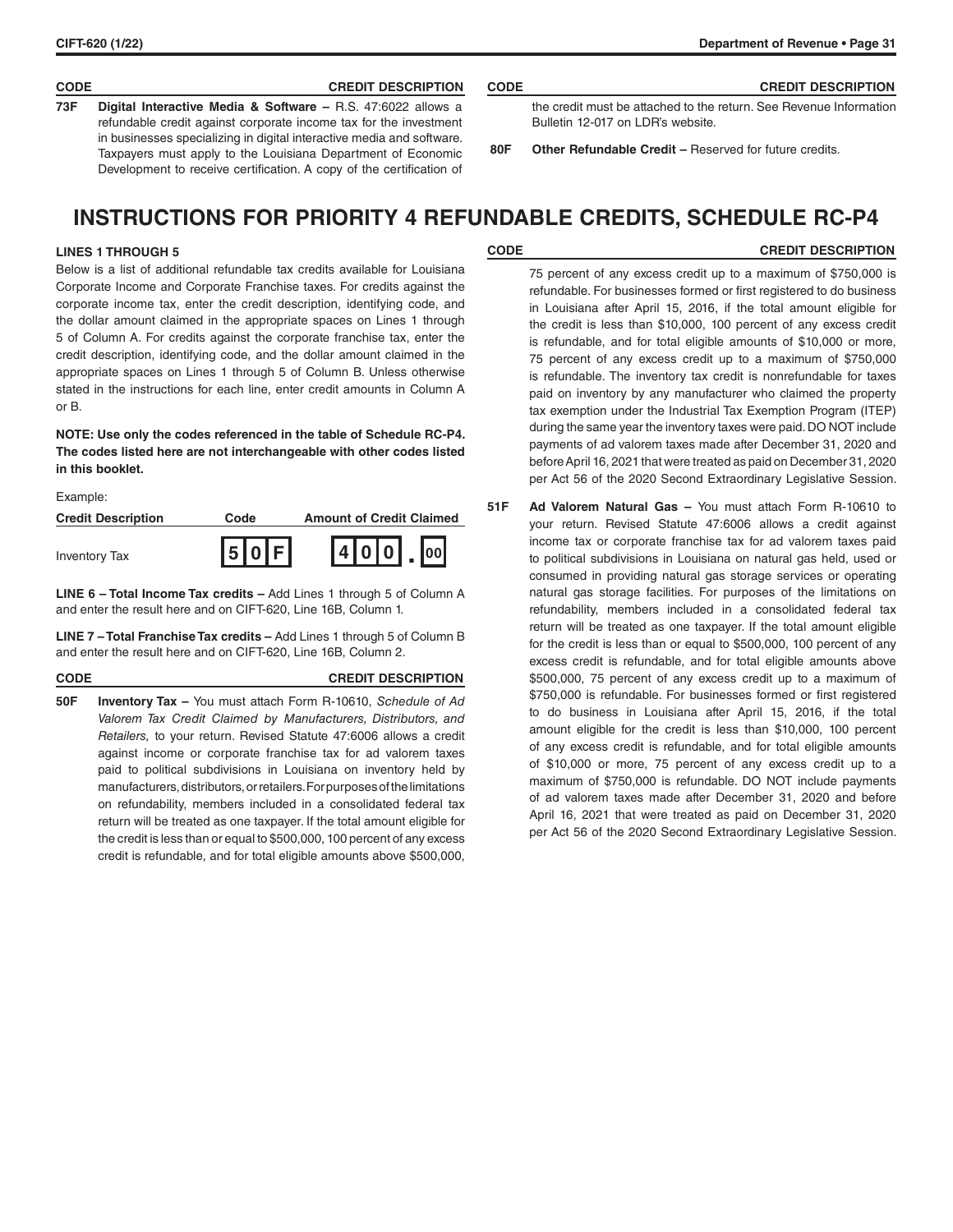# **INSTRUCTIONS FOR COMPLETING SCHEDULES**

# **GENERAL INFORMATION**

IMPORTANT–PLEASE COMPLETE ALL APPLICABLE LINES AND SCHEDULES OF THIS FORM. Failure to furnish complete information will cause the processing of the return to be delayed and may necessitate manual review of the return. See "Who needs to complete what schedules" on page 41 for the schedules that are required to be completed.

The Louisiana income tax law requires the apportionment reporting method is used when computing the Louisiana portion of a taxpayer's apportionable income unless it can be clearly demonstrated that the use of the apportionment method produces a manifestly unfair result, and permission to use the separate accounting method has been granted by the Secretary. Such permission, once secured, continues to be effective so long as there is no change in the nature and extent of the Louisiana operations or in their relationship to operations outside of this state. A statement of any such changes in operations should be communicated immediately to the Secretary of Revenue in order that a redetermination may be made as to whether the separate accounting method is permissible.

#### **SCHEDULE A – REQUIRED INFORMATION**

All taxpayers are required to answer questions 1 through 3. If you answered no to Line I on CIFT-620, answer no to question 3. Attach a schedule listing the names, addresses, FEIN and percentage for each question you answered yes.

# **SCHEDULE B – COMPUTATION OF INCOME TAX APPORTIONMENT PERCENTAGE**

Revised Statute 47:287.95 provides for an apportionment percent that is to be applied to the taxpayer's total net apportionable income in determining the Louisiana net apportionable income. Specific revenue ratios are prescribed for air, transportation businesses other than air or pipeline, broadcasting, and certain service enterprises. A single revenue ratio is prescribed for manufacturing, merchandising, pipeline transportation, and any other business for which a formula is not specifically prescribed. A specific apportionment formula, consisting of four ratios is prescribed for certain oil and gas businesses. The statute contemplates that only one specific formula is used in determining the apportionment percent, that being the formula prescribed for the taxpayer's primary business. As a general rule, where a taxpayer is engaged in more than one business, the taxpayer's primary business is that which is the primary source of the taxpayer's net apportionable income.

The income tax revenue and wage ratios are calculated on Schedule B. The income tax property ratio is calculated on Schedule C. Mark the box on Line 2 if the wage ratio is not considered as described below. Mark the box on Line 3 if the property ratio is not considered as described below.

#### **Television, Radio and Other Broadcasting – See R.S. 47:287.95(K)**

**Oil And Gas Businesses –** The Louisiana apportionment percent of any taxpayer whose net apportionable income is derived primarily from the exploration, production, refining, or marketing of oil and gas is the arithmetical average of four ratios, as follows:

- A. The ratio of the value of the immovable and corporeal movable property owned by the taxpayer and located in Louisiana to the value of the immovable and corporeal movable property owned by the taxpayer and used in the production of the net apportionable income.
- B. The ratio of the amount paid by the taxpayer for salaries, wages, and other compensation for personal services rendered in this state to the total amount paid by the taxpayer for salaries, wages, and other compensation for personal services in connection with the production of net apportionable income.
- C. The ratio of net sales made in the regular course of business and other gross apportionable income attributable to this state to the total net sales made in the regular course of business and other gross apportionable income of the taxpayer. This ratio is counted twice (double-weighted).

This provision applies to the following:

- Any taxpayer whose income is primarily derived from the production or sale of unrefined oil and gas.
- Any taxpayer defined as an integrated oil company per the United States Internal Revenue Code – 26 USC 291(b)(4), or integrated oil companies that refine, produce, and have marketing operations, whose income in Louisiana is principally derived from production and sale of unrefined oil and gas, and who also engage in significant marketing of refined petroleum products in Louisiana. However, any corporation, whose activities during the taxable year do not include gross receipts from retail sales of oil and/or natural gas or gross receipts from refinery activities of oil and/or natural gas, will not be considered as an integrated oil company for Louisiana tax purposes.

When the numerator and denominator are zero in any one or more ratios in the apportionment formula, such ratio is dropped from the apportionment formula and the arithmetical average determined from the total remaining ratios.

**Air Transportation –** The Louisiana apportionment percent of any taxpayer whose net apportionable income is derived primarily from the business of air transportation, is computed by means of a single ratio, the ratio of the amount of gross apportionable income derived from Louisiana sources to the total gross apportionable income of the taxpayer.

Gross apportionable income from Louisiana sources includes all gross receipts derived from passenger journeys and cargo shipments originating in Louisiana and any other items of gross apportionable income or receipts derived entirely from sources in Louisiana.

**Transportation Other Than Air or Pipeline –** The Louisiana apportionment percent of any taxpayer whose net apportionable income is derived primarily from the business of transportation, other than aircraft or pipeline, is computed by means of a single ratio, the ratio of the amount of gross apportionable income from Louisiana sources to the total amount of gross apportionable income of the taxpayer. Gross apportionable income from Louisiana sources includes all such income that is derived from sources within the state and a portion of revenue from transportation partly without and partly within Louisiana.

**Service Enterprises –** The Louisiana apportionment percent of any taxpayer whose net apportionable income is derived primarily from a service business in which the use of property is not a substantial income producing factor is computed by means of a single ratio, the ratio of the gross apportionable income of the taxpayer from Louisiana sources to the total gross apportionable income of the taxpayer.

Gross apportionable income from Louisiana sources include the revenue from services sourced to Louisiana, and any other gross income derived entirely in this state. The general rule for sourcing service receipts to Louisiana is that service receipts are sourced to Louisiana if and to the extent the service is delivered to a location in Louisiana (market based). Refer to R.S. 47: 287.95(L) and LAC 61: I.1135 and 1136 for specific sourcing rules.

**Manufacturing, Merchandising, Pipeline Transportation, and Other Businesses Not Addressed Above –** The Louisiana apportionment percent of any taxpayer whose net apportionable income is derived primarily from the business of manufacturing or merchandising (manufacturing, producing, and/or selling tangible personal property) or pipeline transportation or other business not addressed above is computed by means of a single ratio, the ratio of net sales made in the regular course of business and other gross apportionable income attributable to this state to the total net sales made in the regular course of business and other gross apportionable income of the taxpayer.

## **SCHEDULE C – OIL AND GAS BUSINESS COMPUTATION OF CORPORATE INCOME TAX PROPERTY RATIO**

The property ratio is only included in the apportionment ratio for oil and gas businesses (described in the instructions for Schedule B). The property ratio is composed of real and tangible assets less real and tangible assets not used in production of net apportionable income.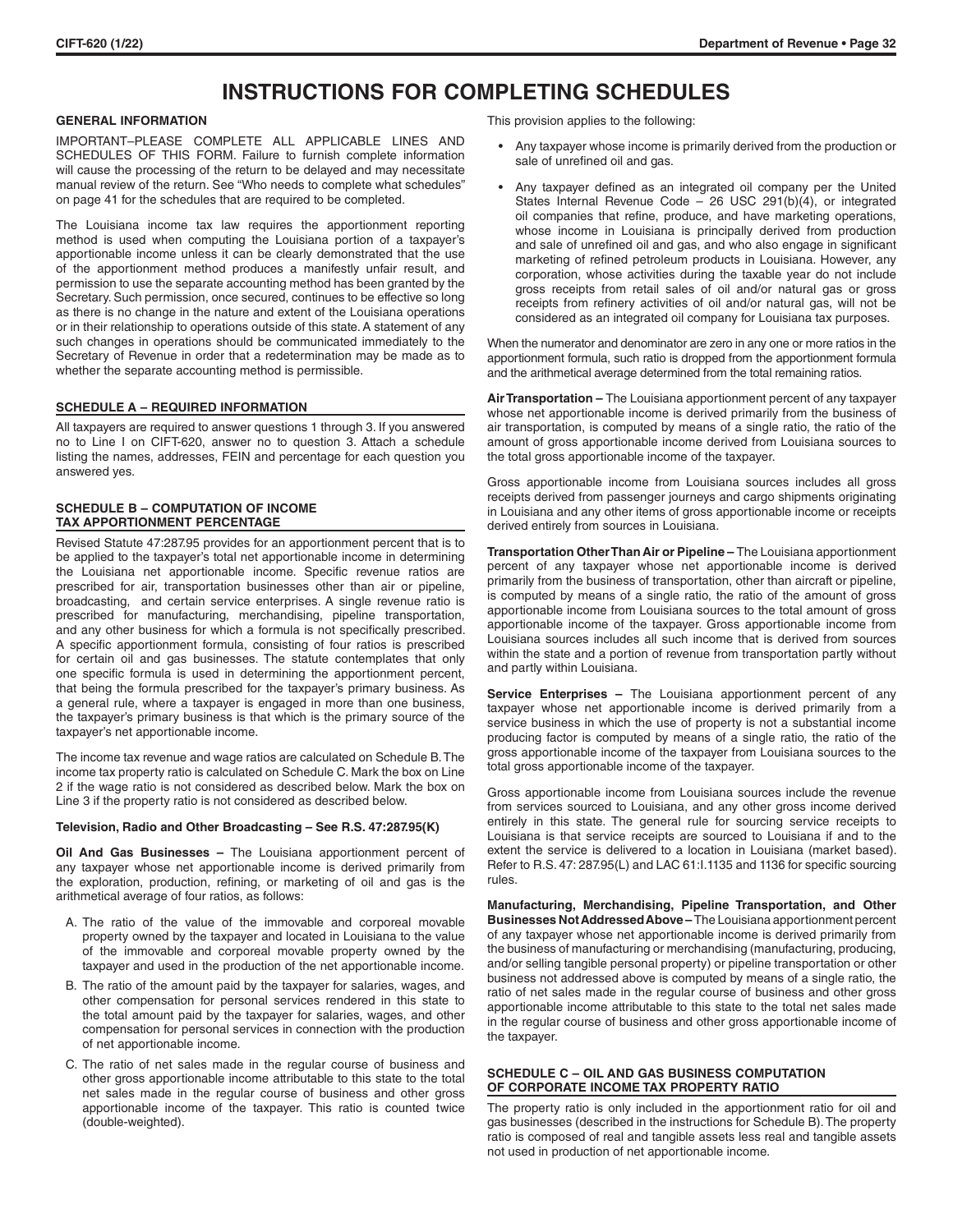The value of immovable and corporeal movable property owned by the taxpayer and used in the production of net apportionable income is included in this ratio. Where only a part of the property is used in the production of apportionable income, only the value of that portion so used shall be included in the property ratio. However, where the entire property is used in the production of both allocable and apportionable income the value of the entire property shall be included in the property ratio. Idle property and property under construction, during such construction and prior to being placed in service, shall not be included in the property ratio. Property held as reserve or standby facilities, or property held as a reserve source of materials, shall be considered used in the production of apportionable income. Non-productive mineral leases are considered to be held for such use and should be included in the property ratio. The value of inventories of merchandise in transit shall be allocated to the state in which their delivery destination is located in the absence of conclusive evidence to the contrary.

### **SCHEDULE D – COMPUTATION OF LOUISIANA NET INCOME**

All corporations should complete Schedule D. All lines should be completed.

# **SEPARATE ACCOUNTING METHOD**

Those corporations that have been granted permission to use the separate accounting method should mark the box on the line above Line 1A and report the Louisiana amounts for the items on Lines 1A through 25. Skip Lines 26A through 29G. On Line 30, subtract Line 24 from Line 9. A copy of the federal return should be attached to the return.

## **INSTRUCTIONS**

**LINE 8 – Other Income –** Taxpayers should include all taxable income not reported on Lines 1 or 4 through 7. This includes profits and losses from the sales or exchanges of property that are taxable as apportioned income. See LAC 61:I.1134. Taxpayers should also include interest income elected to be taxed under R.S. 47:287.738(F)(2).

**LINE 26 – Allocable Income –** Louisiana does not apply the business/ nonbusiness concepts outlined in the Multistate Tax Compact. Irrespective of whether the net income derived from sources within Louisiana is determined by use of the apportionment method or the separate accounting method, the law designates certain classes of income as allocable income that must be accounted for on a separate (direct) basis. See LAC 61:I.1130 available on the Department's website. The classes of income designated as allocable income and the basis upon which such income should be allocated are as follows:

- A. Rents and royalties from immovable or corporeal movable property must be allocated to the state where the property is located at the time the income is derived.
- B. Royalties or similar revenue from the use of patents, trademarks, copyrights, secret processes, and other similar intangible rights must be allocated to the state in which such rights are used. The use referred to is that of the licensee rather than that of the licensor. A mineral lease, royalty interest, oil payment, or other mineral interest is allocated to the state in which the property subject to such mineral interest is situated.
- C. Estates, trusts, and partnerships having a corporation as a member or beneficiary must allocate and apportion their income within and without the state in accordance with the processes and formulas prescribed for corporations, and the share of any corporate member or beneficiary in the net income from sources in this state, so computed, must be allocated to this state in the return of the member or beneficiary.
- D. Income from construction, repair, or other similar services must be allocated to the state in which the service is performed. The phrase "other similar services" means any work that has as its purpose the improvement of immovable property belonging to a person other than the taxpayer where a substantial portion of the work is performed at the location of such property, whether or not such services actually result in improvements to the property.
- E. Other allocable income This line should include interest income received from a controlled corporation that a corporation elects to tax under R.S. 47:287.738(F)(2). The interest is allocated to the state or states in which the real and tangible personal property of the controlled corporation is located. The allocation is made on the basis of the ratio of the value of such property located in Louisiana to the value of such property within and without the state. See LAC 61:I.1130.A.2.

**Calculation of Net Allocable Income –** From the total gross allocable income from all sources and from gross allocable income from Louisiana sources, there is deducted all expenses, losses, and other deductions, except federal income taxes, allowable under the Louisiana income tax law that are directly attributable to such income, plus a ratable portion of the allowable deductions, except federal income taxes, that are not directly attributable to any item or class of gross income.

LAC 61:I.1130 provides that overhead expense attributable to items of gross allocable income derived from sources within and without Louisiana, except gross allocable income from rent of immovable or corporeal movable property or from construction, repair, or other similar services, may be determined by any reasonable method that clearly reflects net allocable income from such items of income.

### **LAC 61:I.1130.B.2.a PROVIDES:**

i. Overhead expense attributable to Louisiana gross allocable income derived from rent of immovable or corporeal movable property and from construction, repair, or other similar services shall be deducted from such income for the purposes of determining Louisiana net allocable income or loss from such items of income. The amount of overhead expense attributable to such income shall be determined by multiplying overhead expense attributed to total gross allocable income derived from rent of immovable or corporeal movable property and from construction, repair, or other similar services by the arithmetical average of two ratios, as follows:

(a) the ratio of the amount of Louisiana gross allocable income derived from rent of immovable or corporeal movable property and from construction, repair, or other similar services to total gross allocable income from such sources;

(b) the ratio of the amount of direct cost incurred in the production of Louisiana gross allocable income derived from rent of immovable or corporeal movable property and from construction, repair, or other similar services to total direct cost incurred in the production of such income.

ii. Overhead expense attributable to total gross allocable income derived from rent of immovable or corporeal movable property or from construction, repair, or other similar services shall be deducted from such income for the purposes of determining total net allocable income or loss from such items of income. The amount of overhead expense attributable to such income shall be determined by multiplying total overhead expense by the arithmetical average of two ratios, as follows:

(a) the ratio of the amount of total gross allocable income derived from rent of immovable or corporeal movable property and from construction, repair, or other similar services to total gross income derived from all sources;

(b) the ratio of the amount of direct cost incurred in the production of total gross allocable income derived from rent of immovable or corporeal movable property and from construction, repair, or other similar services to total direct cost incurred in the production of gross income from all sources.

iii. If the taxpayer has not maintained documents or records sufficient to compute the ratios required by this Subparagraph, the Secretary shall, upon examination, determine the method by which to attribute overhead expense.

In addition to direct expenses and a ratable portion of overhead expenses, LAC 61:I.1130 specifies the method for attributing a portion of interest expense to allocable income. The method of allocation and apportionment for interest set forth in the regulation is based on the approach that money is fungible and that interest expense is attributable to all activities and property regardless of any specific purpose for incurring an obligation on which interest is paid. Exceptions to the fungibility method are set forth in LAC 61:I.1130.B.1.b. The fungibility approach recognizes that all activities and property require funds and that management has a great deal of flexibility as to the source and use of funds and that the creditors of the taxpayer look to its general credit for repayment and thereby subject the money loaned to the risk of all of the taxpayer's activities. You must refer to LAC 61:I.1130 for information regarding the computation of interest expense.

**LINES 26A THROUGH 26E – Allocable Income From All Sources –** Enter the TOTAL net allocable income of each class, from all sources.

**LINE 26F – Allocable Expenses –** Enter the total of all allocable expenses. Attach a schedule detailing the expenses by allocable income type.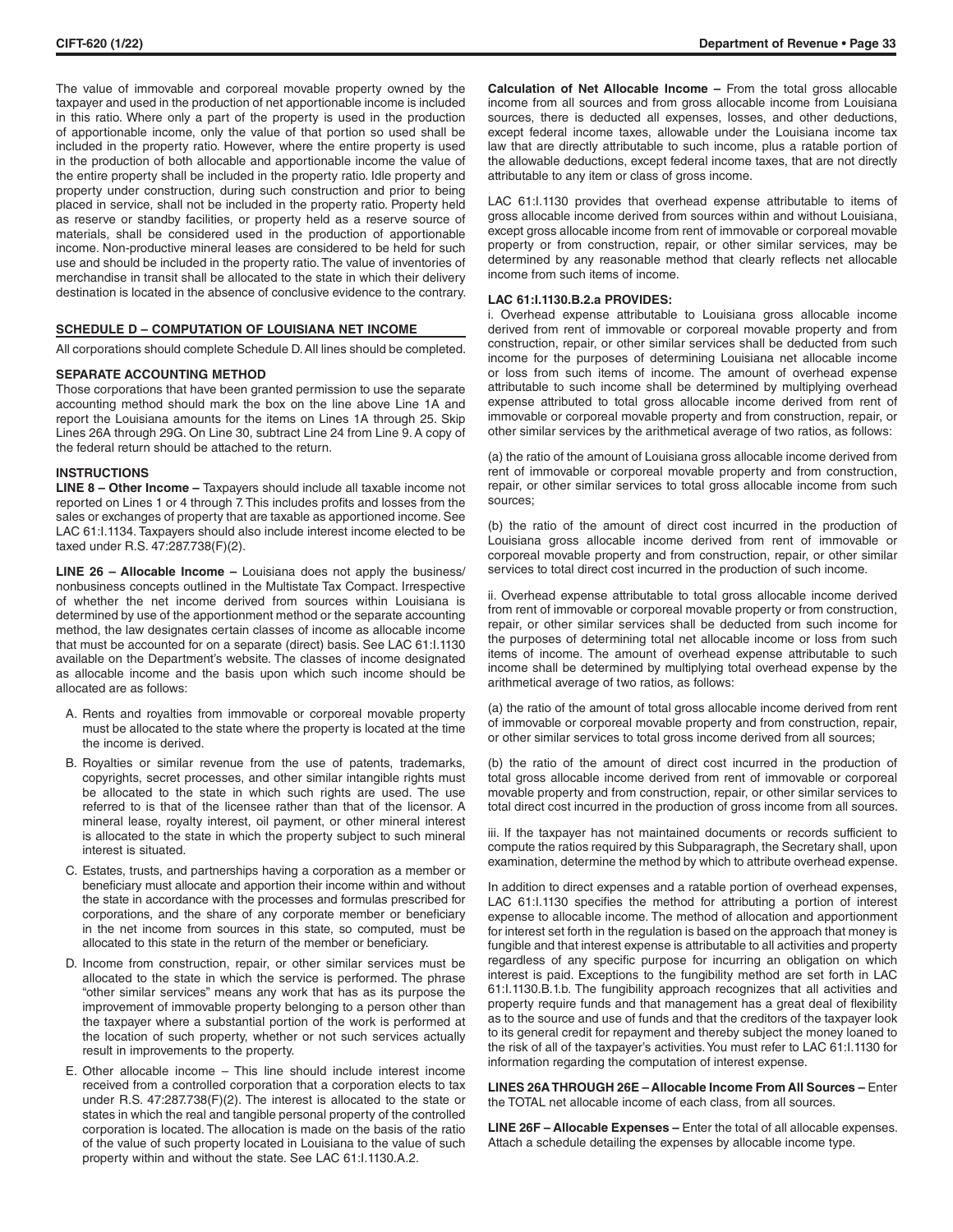**LINE 26G – Net Allocable Income From All Sources –** Add Lines 26A through 26F.

**LINE 27 – Net Income Subject to Apportionment –** Subtract Line 26G from Line 25.

**LINE 28 – Net Income Apportioned to Louisiana –** Multiply the amount on Line 27 by the percentage from Schedule B, Line 6.

**LINES 29A THROUGH 29E – Allocable Income From Louisiana Sources –** Enter the total LOUISIANA allocable income of each class, from all sources.

**LINE 29F - Louisiana Allocable Expenses - Enter the total of the** allocable expenses associated with allocable income sourced to Louisiana. Attach a schedule detailing the expenses by allocable income type.

**LINE 29G – Net Allocable Income From Louisiana Sources –** Add Lines 29A through 29F. This is the LOUISIANA net allocable income.

**LINE 30 –** Add the net income apportioned to Louisiana, Line 28, to the net income allocated to Louisiana, Line 29G. If the separate method of accounting was used, subtract Line 24 from Line 9. Also enter this amount on Form CIFT-620, Line 1A.

# **SCHEDULE E – RECONCILIATION OF INCOME PER BOOKS WITH INCOME PER RETURN**

This schedule should be completed by all entities filing an income tax return.

# **SCHEDULE F – RECONCILIATION OF FEDERAL AND LOUISIANA NET INCOME**

This schedule MUST be completed by all corporations. Important! See R.S. 47:287.71 and 47:287.73 for information. **Note:** Interest expense deduction is limited to the amount on the federal return except as provided for by R.S. 47:287.82. Louisiana does not have a provision that allows for the deduction of interest expense disallowed by IRC Section 163(j).

LINE 1 – Enter the total net income calculated under federal law before special deductions. If the corporation is included with affiliates in a consolidated federal income tax return, or is not a Subchapter C corporation for federal income tax purposes, enter the net income that would have been reported on the federal return if the corporation had been required to file an income tax return with the Internal Revenue Service on a separate Subchapter C corporation basis. Pass-through entities making the election to pay the income tax at the entity level must enter the net income that would have been reported on the federal return if the pass-through entity had been required to file an income tax return with the Internal Revenue Service on a separate Subchapter C corporation basis.

#### **LINES 2a THROUGH 2d – Additions To Federal Net Income**

**LINE 2a – Louisiana Income Tax –** The deduction taken on the federal return for Louisiana income tax is not allowed as a deduction on the Louisiana return and must be added back to federal net income.

**LINE 2b - Related Member Transactions - Enter the amount from Form** R-6950, *Schedule AB - Louisiana Corporation Income Tax Add-Back Form,* Line 10. Revised Statute 47:287.82 requires corporations to addback, subject to certain exceptions, otherwise deductible interest expenses and costs, intangible expenses and costs, and management fees resulting from direct or indirect transactions with one or more related entities. Form R-6950 is available on LDR's website.

**Line 2c – Donation to School Tuition Organization Credit –** R.S. 47:6301(A)(1)(a) provides for a prohibition on double state benefits for a donation to a school tuition organization (STO). If you claimed the credit for a donation to a STO on CIFT-620, Schedule NRC-P3, you must add back certain deductions taken at the federal level otherwise deductible for state income tax purposes if the following condition is met: the corporation's federal deductions for charitable contributions allowed by Internal Revenue Code Section 170 included a deduction for the donation made by the corporation to the STO.

The addition required to be made on Line 2c is the amount of the charitable contribution made to the STO claimed on the corporation's federal return. The addition is limited to the amount of the credit claimed on the return. See Revenue Information Bulletin 18-024 on for more information.

**LINE 2d –** List any other deduction not allowed by Louisiana law on Line 2d. Refer to R.S. 47:287.71, 47:287.73, 47:287.734 through 287.747 and Revenue Information Bulletin 07-010 for other additions to federal taxable income. A schedule of the items on this Line must be attached.

**LINE 2e –** Add Lines 2a through 2d.

#### **LINES 3a THROUGH 3k – Subtractions From Federal Net Income**

**LINE 3a – Bank Dividends –** R.S. 47:287.71 provides a deduction from federal net income for dividend income from banking corporations organized under the laws of Louisiana, from national banking corporations doing business in Louisiana, and from capital stock associations whose stock is subject to ad valorem taxation.

**LINE 3b – All Other Dividends –** R.S. 47:287.738(F)(1) allows a deduction for dividends that would otherwise be included in gross income.

**LINE 3c – Interest –** R.S. 47:287.738(F)(2) allows a deduction for interest that would otherwise be included in gross income.

**LINE 3d – Road Home –** R.S. 47:287.738(G) provides that any grant, loan, or other benefit directly or indirectly provided to a taxpayer by the Disaster Recovery Unit of the Office of Community Development is excluded if such income was included in the taxpayer's federal taxable income. Benefits may include payments from Restore Louisiana for recovery from the Great Flood of 2016.

**LINE 3e – Louisiana Depletion in Excess of Federal Depletion –** As provided in R.S. 47:287.745, in computing net income in the case of oil and gas wells, there is allowed as a deduction cost depletion as defined under federal law or percentage depletion, whichever is greater. Percentage depletion is equal to 22 percent of gross income from the property during the taxable year, excluding any rents or royalties paid or incurred by the taxpayer in respect of the property. This depletion amount should not exceed 50 percent of the net income of the property computed without an allowance for depletion. In determining net income from the property, a federal income tax is considered an expense.

**LINE 3f – Expenses Not Deducted on the Federal Return due to IRC Section 280C –** Whenever an otherwise allowable expense for purposes of computing federal net income is disallowed under the provisions of IRC Section 280C, an additional deduction in the amount of the disallowed expense is allowed under the provisions of R.S. 47:287.73(C)(4). An example of such an expense is salary expense disallowed due to the utilization of the federal jobs credit.

**LINE 3g – Related Member Transactions –** Enter the amount from Form R-6950, Line 11. R.S. 47:287.82 requires corporations to add-back, subject to certain exceptions, otherwise deductible interest expenses and costs, intangible expenses and costs, and management fees resulting from direct or indirect transactions with one or more related entities. Form R-6950 is available on LDR's website.

**Line 3h – Compensation for Disaster Services –** R.S. 47:53.5 provides an exclusion for income received by a nonresident business for performing disaster or emergency-related work within the state during a declared or emergency period beginning January 1, 2018. The exclusion applies only for income received in exchange for disaster or emergency-related work related to critical infrastructure that is performed during the declared disaster period, which begins within 10 days of the first day of the declaration or proclamation made by either the governor, the president, or appropriate local government official and ends 60 days after its conclusion, unless a longer period is subsequently authorized. Requests for written notice concerning emergency-related services are posted as Revenue Information Bulletins on LDR's website.

**Line 3i – Expenses Not Deducted on the Federal Return due to IRC Section 280E –** Whenever an otherwise allowable expense for purposes of computing federal net income is disallowed under the provisions of IRC Section 280E, an additional deduction in the amount of the disallowed expense is allowed under the provisions of R.S. 47:287.73(C)(1). The deduction is only allowed for a licensee engaged in the production or dispensing of therapeutic marijuana recommended for therapeutic use by patents clinically diagnosed as suffering from a debilitating medical condition as defined in R.S. 40:1046.

**Line 3j - COVID-19 Relief Benefits Exemption -** Act 54 of the 2021 Regular Legislative Session provides that any gratuitous grant, loan, rebate, tax credit, advance refund, or other qualified disaster relief benefit provided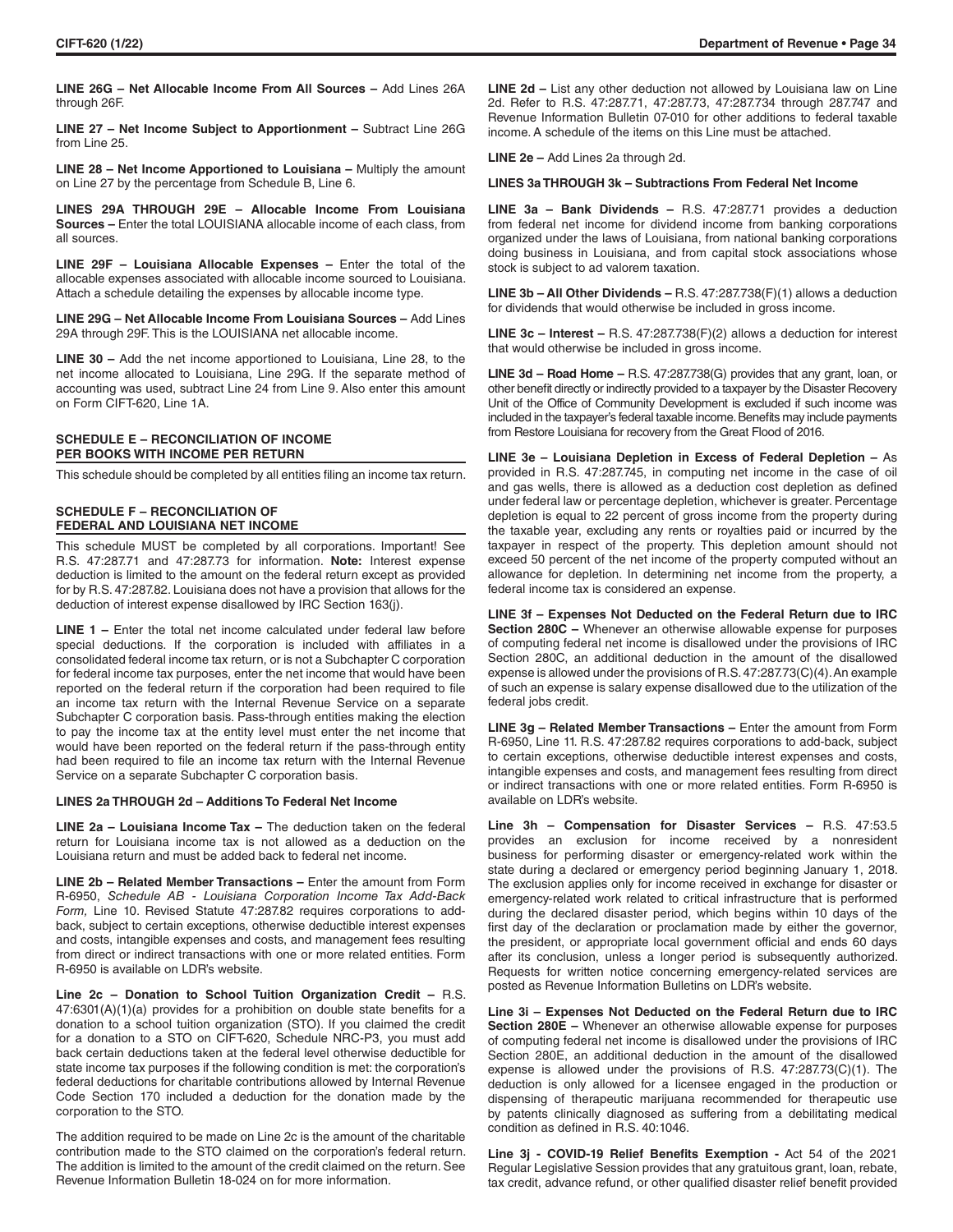directly or indirectly by the state or federal government as a COVID-19 relief benefit is excluded if such income was included in the taxpayer's federal taxable income. Benefits may include payments from the Louisiana Main Street Recovery Fund. See Revenue Information Bulletin 21-019. Attach a schedule detailing the source and amount of the excluded benefits and a copy of the Federal Form 1120.

**LINE 3k – Other Subtractions –** Refer to R.S.47:287.71, 47:287.73, and 47:287.734 through 287.747 for other subtractions from federal net income. A schedule of the items on this line must be supplied. To the extent that refunds of Louisiana income tax are included in federal taxable income, they should be deducted on this line in accordance with R.S. 47:287.71. For the deduction for employment of certain qualified disabled individuals (R.S. 47:297.13), Form R-10605, *Application for Deduction for Employment of Certain Qualified Disabled Individuals,* must be attached to your return.

**Line 3l – Total Subtractions –** Add Lines 3a through 3k.

**LINE 4 – Louisiana Net Income From All Sources –** Add Lines 1 and 2e and subtract Line 3l. This amount should agree with Schedule D, Line 25.

#### **SCHEDULE G – LIABILITIES AND CAPITAL FROM BALANCE SHEET**

This schedule MUST be completed by all taxpayers filing this return.

The Schedule G balance sheet should reflect the values of any assets as shown on the books, as provided in LAC 61:I.320. The corporation franchise tax law provides that all assets are deemed to have such values as reflected on the books of the corporation subject to examination and revision by the Secretary. The Secretary may increase the book value of assets up to cost to reflect the true value of surplus and undivided profits, but is prohibited from making revisions that would reflect any value below the amount reflected on the books of the taxpayer. A taxpayer may, at his own discretion, reflect values in excess of cost. In determining cost to which the revisions limitation applies, the fair market value of any asset received in an exchange of properties shall, in most cases, be deemed to constitute the cost of the asset to the taxpayer.

# **CORPORATION FRANCHISE TAX SCHEDULES**

Corporations compute their tax liability on the basis of the portion of the total taxable base employed in Louisiana at the close of the preceding calendar or fiscal year. Schedules G through I must be completed.

# **SCHEDULE G-1 COMPUTATION OF FRANCHISE TAX BASE**

The franchise taxable base includes all items of capital stock, surplus, and undivided profits. The provisions of R.S 47:605.1 still apply to determine the amount, if any, of debt owed to affiliates appearing on a corporation's books that are considered equity investments by the affiliates for franchise tax purposes.

#### **INSTRUCTIONS**

Complete Lines 1 through 11 on Schedule G-1 if any debt to affiliates appears on the balance sheet at year's end. See Revenue Ruling 06-010 and Revenue Information Bulletin 13-006 on LDR's website for additional information. For this purpose, an affiliated corporation is any member of a controlled group of corporations as defined in 26 U.S.C. 1563, or any other person that would be a member of a controlled group if rules similar to those of 26 U.S.C. 1563 were applied to that person. Debt to affiliates does not include trade debt that is less than one hundred eighty days old or deposit liabilities to related parties, and cannot be reduced by receivables.

**LINE 10A –** If Line 9 is greater than zero, AND Line 5 is greater than or equal to zero, subtract Line 5 from Line 9. If both conditions of this line do not apply, skip to Line 10B.

If Line 10A is less than zero, enter zero on Line 11 and Line 17. If Line 10A is greater than zero, multiply Line 10A by 50 percent and enter this amount on Line 11 and Line 17. This amount must be included in the base.

**LINE 10B –** If Line 9 is greater than zero, AND Line 5 is less than or equal to zero, subtract Line 5 from Line 9. Multiply the difference by 50 percent and enter the result. Enter the lesser of Line 9 or Line 10B on Line 11 and Line 17. If Line 9 equals Line 10B, enter that amount on Line 11 and on Line 17.

ALL CORPORATIONS MUST COMPLETE LINES 12 - 19.

## **DETERMINATION OF TOTAL CAPITAL STOCK, SURPLUS, AND UNDIVIDED PROFITS**

CAPITAL STOCK – Capital stock means all stock that is issued and outstanding. However, the cost of treasury stock may be deducted from earned surplus, limited to the extent of the surplus that was available when the treasury stock was acquired. Capital stock, whether par value or not, is deemed to have such value as is reflected on the books, subject to examination and revision by the Secretary, but in no event less than shown on the books.

SURPLUS, UNDIVIDED PROFITS, ETC. – Surplus and undivided profits is deemed to have such value as is reflected on the books of the corporation, subject to examination and revision by the Secretary. Reserves other than depreciation, bad debts, other established valuation reserves, etc., should be included. Examples of reserves to be included in surplus and undivided profits are reserves for contingencies, repairs, self-insurance, etc. In

addition, any excessive valuation reserve should be included in the taxable

base to the extent of such excess. The entire profit on installment obligations should be included in surplus regardless of whether deferred on the books. Many times, items contained in "Other Current Liabilities" and "Other Liabilities" are not truly debt, such as the deferred income tax account, and consideration must be given to these items. If that is the case, then 100 percent of the deferred income tax or any other item that is not debt must be reported as "Earned surplus and undivided profits." DEFERRED INCOME TAX MUST BE INCLUDED IN THE TAXABLE BASE.

In computing surplus and undivided profits, any amounts required by court order to be set aside and segregated in such manner as not to be available for distribution to stockholders or for investment in properties may be excluded from the franchise taxable base.

In the event that surplus and undivided profits accounts reflect a negative figure or deficit, such deficit shall reduce the franchise taxable base.

Refer to R.S. 47:605(A) for information concerning the reduction of surplus for depreciation sustained, but not taken on the books of a corporation under the control of a governmental agency.

Refer to R.S. 47:602 for those items that are excludable from the franchise taxable base and the limitations set forth under R.S. 47:602(H).

**LINE 18 –** Attach a schedule detailing the amount of any holding corporation deductions allowed under R.S. 47:602(B) through (G).

#### **COMPUTATION OF CORPORATE FRANCHISE TAX**

AVERAGE RATIO – In the allocation of total capital stock, surplus, and undivided profits to Louisiana, the ratio to be used is the arithmetical average of two separately computed ratios obtained by dividing Louisiana property and assets by total property and assets and Louisiana net sales and other revenue by total net sales and other revenue. If the denominator in the calculation of either ratio is zero, then that ratio is eliminated as a factor in determining the average of the ratios. Schedules H and I are used to calculate the franchise tax allocation ratio. See LAC 61:I.306 available on the Department's website.

CORPORATIONS MERGING – The property and net sales and other revenue of a merging corporation must be included in the ratios of the surviving corporation.

#### **SCHEDULE H – COMPUTATION OF CORPORATE FRANCHISE TAX PROPERTY RATIO**

In computing the property ratio, Columns 1 and 2 must be completed. The various classes of property and assets shown below are allocated within and without Louisiana on the basis indicated:

CASH – Cash on hand is allocated to the state in which located.

CASH IN BANKS AND TEMPORARY INVESTMENTS – Cash in banks and temporary investments are allocated to the state in which they have their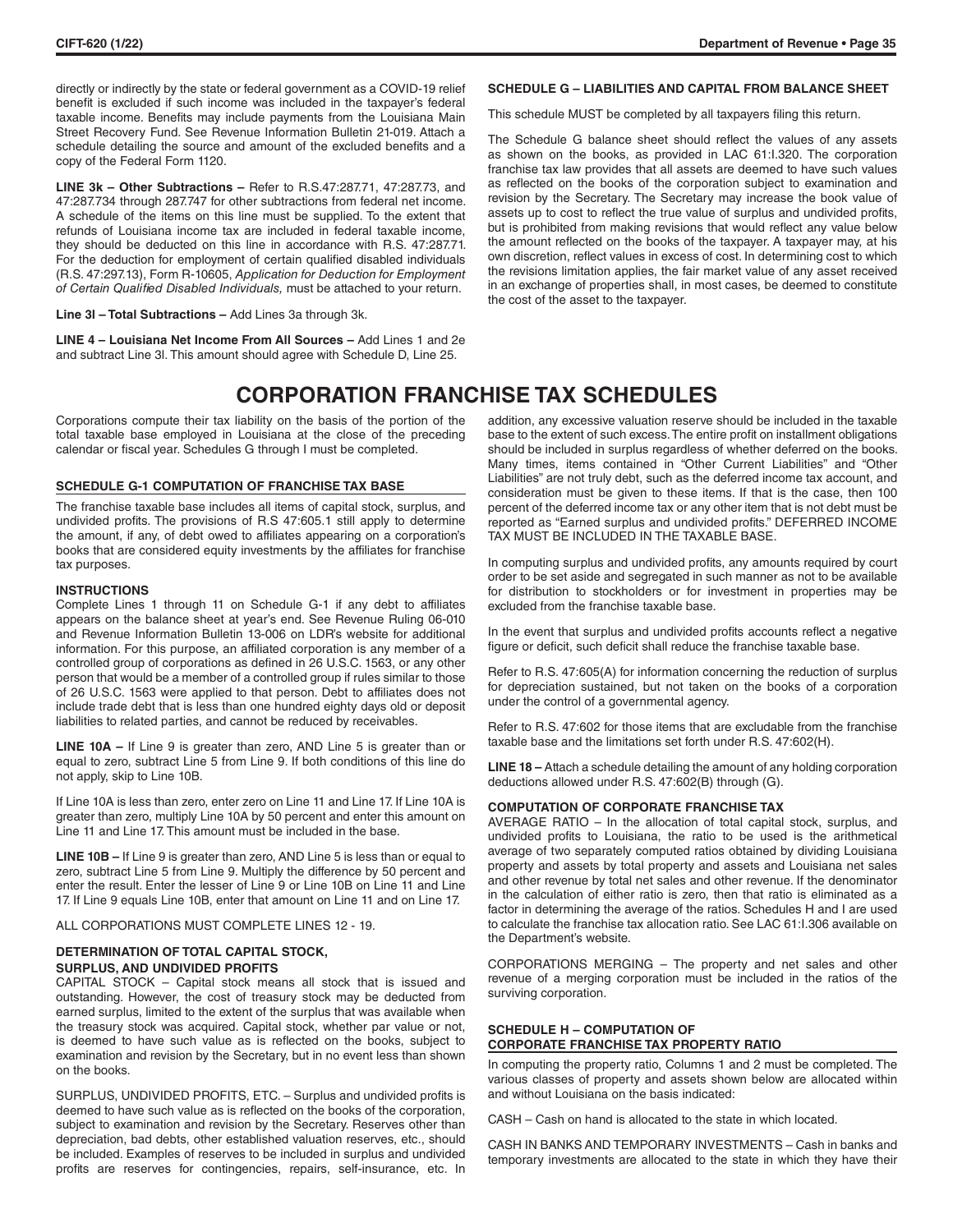business situs or, in the absence of a business situs, to the state in which the commercial domicile of the taxpayer is located. If a cash account shows a deficit balance, then that account should be treated as having a zero balance for purposes of indicating the asset value for Schedule H.

TRADE ACCOUNTS AND TRADE NOTES RECEIVABLE – Such receivables are allocated by reference to the transactions from which the receivables arose, on the basis of the location at which delivery was made in the case of the sale of merchandise or the location at which the services were performed in the case of charges for services rendered or the place where the loan was negotiated in the case of a lending business. In the absence of sufficient records of a detailed allocation, the total trade accounts and notes receivable may be apportioned to Louisiana on the basis of the ratio of the amount of merchandise deliveries in Louisiana and charges for services performed in Louisiana during the year to the total amount of merchandise deliveries and charges for services, unless it is apparent that the use of this method produces an unfair and inequitable result.

INVESTMENTS IN AND ADVANCES TO A PARENT OR SUBSIDIARY– Investments in and advances to a parent or subsidiary are allocated within and without Louisiana on the basis of the ratio of capital employed in Louisiana by the parent or subsidiary for Louisiana corporation franchise tax purposes. The average of the ratios for Louisiana corporation franchise tax purposes (Schedule I of Form CIFT-620) of the parent or subsidiary is applied to the investment in or advances to such parent or subsidiary to determine the amount to be attributed to Louisiana.

OTHER INVESTMENTS – Notes, accounts, stocks, and bonds other than those described above and the cash surrender value of life insurance are allocated to the state in which they have a business situs, or in the absence of a business situs, to the commercial domicile of the taxpayer.

REAL AND TANGIBLE PERSONAL PROPERTY – Such property shall generally be allocated within and without Louisiana on the basis of actual location. Corporeal movable property of a class that is not normally located within a particular state the entire taxable year, such as rolling stock and other mobile equipment that is used in Louisiana, is allocated within and without Louisiana by use of a ratio or ratios that shall give due consideration to the actual usage, such as mileage operated or traffic density within and without this state. Mineral leases and royalty interests are allocated within and without this state on the basis of the actual location of the property covered by the lease or royalty interest. The value of inventories of merchandise in transit is allocated to the state in which their delivery destination is located in the absence of conclusive evidence to the contrary. Refer to LAC 61:I.306 for more information on the allocation of specific assets.

OTHER ASSETS – All other assets are allocated within or without Louisiana on such basis as may be reasonably applicable to the particular asset and the type of business involved. Investments in or advances to a partnership are attributed within and without Louisiana based on the percentage of the partnership's capital employed in Louisiana. The percentage of the partnership's capital employed in Louisiana is the allocation ratio, also known as the franchise tax apportionment ratio, that would be computed for the partnership if the partnership were a corporation subject to franchise tax. See LAC 61:I.306.A.2.h.

#### **SCHEDULE I – COMPUTATION OF CORPORATE FRANCHISE TAX APPORTIONMENT PERCENTAGE**

The franchise tax revenue ratio is calculated on Schedule I. The franchise tax property ratio is calculated on Schedule H. If the denominator in the calculation of either ratio is zero, then that ratio is eliminated as a factor in determining the average of the ratios. Mark the box on Line 1D if the revenue ratio is not considered in the average. Mark the box on Line 2 if the property ratio is not considered in the average.

IMPORTANT!! For taxpayers whose primary business is manufacturing, the apportionment ratio is a single ratio consisting of net sales and other revenues. Mark the box on Line 2 to report that the property ratio is not being used. The term "business of manufacturing" is defined as a business whose net sales are derived primarily from the manufacture, production, and sale of tangible personal property and does not include the following:

- Any taxpayer whose income is primarily derived from the production or sale of unrefined oil and gas.
- Any taxpayer whose income is primarily derived from the manufacture, distribution, distillation, importation, or sale of alcoholic beverages.

• Any taxpayer defined as an integrated oil company per the United States Internal Revenue Code - 26 USC 291(b)(4), or integrated oil companies that refine, produce, and have marketing operations, whose income in Louisiana is principally derived from production and sale of unrefined oil and gas, and who engage in significant marketing of refined petroleum products in Louisiana.

**LINE 1 – Net sales of merchandise, charges for services, and other revenues –** The various classes of income shown below are allocated within and without Louisiana on the basis indicated:

**A. Sales –** The total amount of net sales should be equal to gross receipts less returns and allowances. Sales attributable to this state are all sales made in the regular course of business where the goods, merchandise, or property are received in this state by the purchaser. In the case of delivery of goods by common carrier or by other means of transportation, including transportation by the purchaser, the place at which the goods are ultimately received after all transportation has been completed is considered as the place at which the goods are received by the purchaser. However, direct delivery into this state by the taxpayer to a person or firm designated by a purchaser from within or without the state shall constitute delivery to the purchaser in this state. Sales of scrap materials and by-products are construed to meet the requirements for inclusion in the sales factor. Revenue derived from a sale of property not made in the regular course of business shall not be considered. Therefore, sales made other than to customers, such as stocks and bonds and revenues or gains on the sale of property other than stock in trade should not be included as net sales of merchandise. Whenever a transaction is determined to be a sale that is not to be included as a sale to customers in the regular course of business, the amount does not constitute "other revenue" so as to qualify for inclusion in either the numerator or the denominator of the allocation ratio.

**B. Services –** Income from services other than those described below is attributed within and without Louisiana on the basis of the location at which the services are rendered.

AIR TRANSPORTATION – Revenues attributable to Louisiana from air transportation shall include all gross receipts derived from passenger journeys and cargo shipments originating in Louisiana.

PIPELINE TRANSPORTATION – Other revenues attributable to this state derived from the transportation of crude petroleum, natural gas, petroleum products, or other commodities for others through pipelines shall include all gross revenue derived from operations entirely within this state, plus a portion of any revenue from operations partly within and partly without this state, based upon the ratio of the number of units of transportation service performed in Louisiana in connection with such revenue to the total of such units. A unit of transportation service is the transportation of any designated quantity of crude petroleum, natural gas, petroleum products, or other commodities for any designated distance.

OTHER TRANSPORTATION – Other revenues attributable to this state derived from transportation other than by aircraft or pipeline shall include all such income that is derived entirely from sources within this state, and a portion of revenue from transportation partly within and partly without, to be prorated subject to rules and regulations of the Secretary, which shall give due consideration to the proportion of service performed in Louisiana.

**C. Other Revenues –** Revenues other than those from sales is allocated to Louisiana on the basis indicated below:

(I) RENTS AND ROYALTIES – Income from rents and royalties is allocated within and without Louisiana on the basis of the location or situs of the property from which the rents and royalties are derived. Royalties or similar revenue from the use of patents, trademarks, copyrights, secret processes, and other similar intangible rights is attributed to the state or states in which such rights are used.

(II) DIVIDENDS AND INTEREST FROM A PARENT OR SUBSIDIARY – Such amounts are allocated within and without Louisiana on the basis of the ratio of the capital employed in Louisiana by the parent or subsidiary. The average of the ratios found on Form CIFT-620, Schedule I, for Louisiana franchise tax purposes of the parent or subsidiary is applied to the amount of dividends and other revenues received from such parent or subsidiary to determine the amount to be attributed to Louisiana.

(III) OTHER DIVIDENDS AND INTEREST – Interest on customers' notes and accounts is attributed to the state in which such customers are located.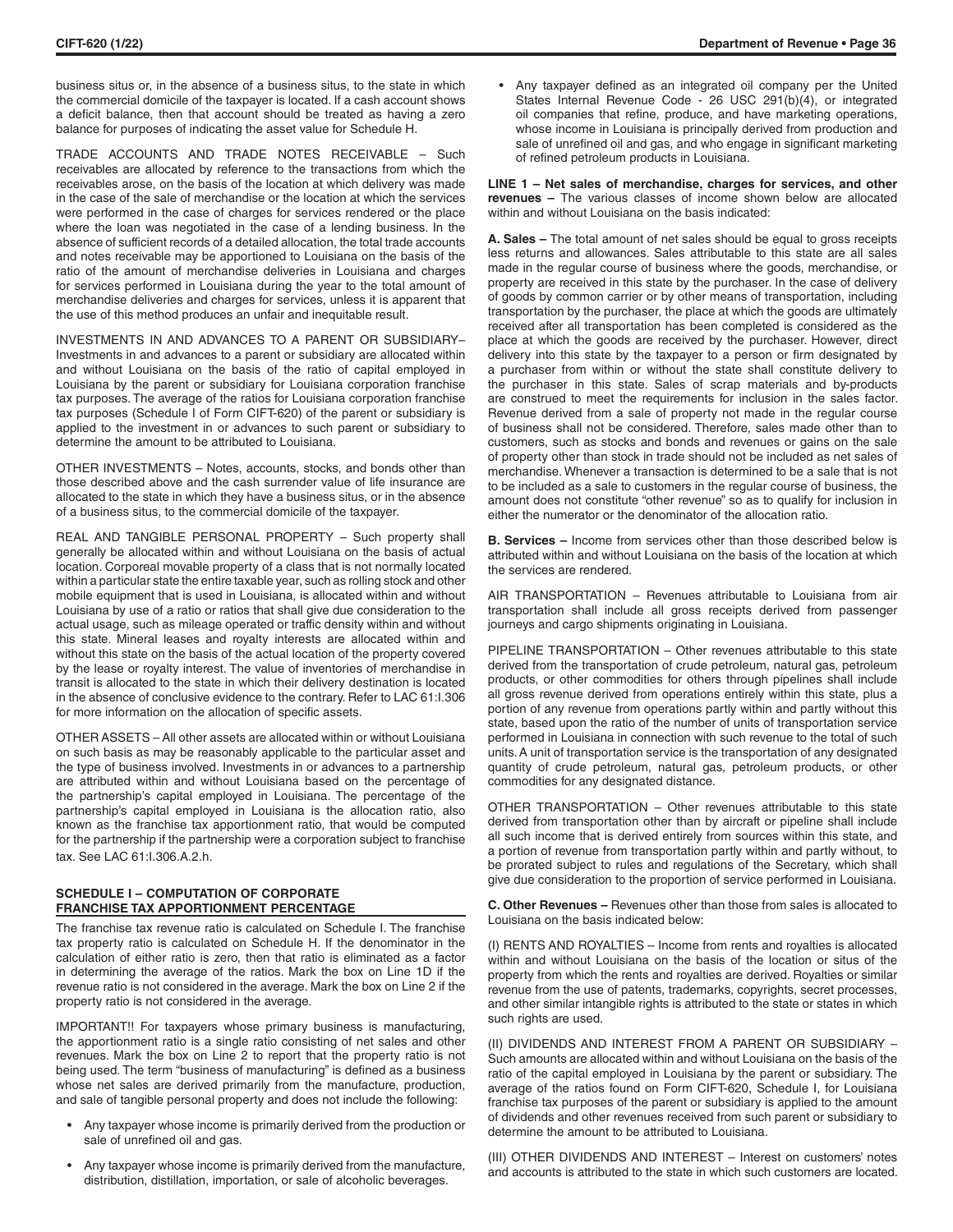Other dividends and interest are attributed to the state in which the securities or credits producing such revenue have their situs, which is at the business situs of such securities or credits, if they have been so used in connection with the taxpayer's business as to acquire a business situs, or in the absence of a business situs, is at the commercial domicile of the taxpayer.

(IV) ALL OTHER REVENUES – All other revenues are attributed within or without Louisiana on the basis of such ratio or ratios as may be reasonably applicable to the type of revenue and business involved. Revenues from partnerships are attributed within and without Louisiana based on the percentage of the partnership's capital employed in Louisiana. The percentage of the partnership's capital employed in Louisiana is the allocation ratio, also known as the franchise tax apportionment ratio, that would be computed for the partnership if the partnership were a corporation subject to franchise tax. See LAC 61:I.306.A.1.j.iii.

**D. Total And Revenue Ratio –** Add the amounts in Columns 1 and 2. Divide the total of Column 2 by the total of Column 1 and enter the result in Column 3. Round to two decimal places. Mark the box if this ratio is not used.

**LINE 2 – Franchise Tax Property Ratio –** Enter the percentage from Schedule H, Line 21, Column 2. Mark the box if this ratio is not used.

**LINE 3 – Total Of Applicable Percentages –** Add the total percentages in Column 3.

**LINE 4 – Average of Percents –** Divide Line 3 by applicable number of ratios. Percentage must be carried out to two decimal places. Do not exceed 100.00%. Enter the average here and on CIFT-620, Line 5B.

# **SCHEDULE J – CALCULATION OF INCOME TAX**

#### **Short period filers:**

Mark the box if this income tax return is for part of a year, other than the initial or final return. For purposes of computing the tax due for part of a year, other than the initial or final return, Louisiana taxable income shall be placed on an annual basis by multiplying the amount of taxable income by twelve and dividing the result by the number of months included in the period for which the short period return is required or permitted. The tax on this annualized income is computed and multiplied by a fraction. The numerator of the fraction is equal to the number of months included in the period for which the short period return is being filed, and the denominator is twelve. Specific instructions for short period filers are below:

**LINE 1 –** Short period filers should multiply the amount from CIFT-620, Line 1E by twelve and divide the result by the number of months included in the period for which the short period return is being filed.

**LINES 2 AND 3 –** Follow the instructions on Schedule J.

**LINE 4 –** Add the amounts in Column 2, Lines 2a through 2e. Multiply the result by a fraction. The numerator of the fraction is equal to the number of months included in the period for which the short period return is being filed, and the denominator is twelve. Round to the nearest dollar. Enter the result here and on CIFT-620, Line 2.

# **SCHEDULE J-1 – PASS-THROUGH ENTITY TAX ELECTION CALCULATION OF INCOME TAX**

All taxpayers that marked the box on the CIFT-620, Line O, must use Schedule J-1 to compute their income tax. All others must use Schedule J.

#### **Short period filers:**

Mark the box if this income tax return is for part of a year, other than the initial or final return. For purposes of computing the tax due for part of a year, other than the initial or final return, Louisiana taxable income shall be placed on an annual basis by multiplying the amount of taxable income by twelve and dividing the result by the number of months included in the period for which the short period return is required or permitted. The tax on this annualized income is computed and multiplied by a fraction. The numerator of the fraction is equal to the number of months included in the period for which the short period return is being filed, and the denominator is twelve. Specific instructions for short period filers are below:

**LINE 1 –** Short period filers should multiply the amount from CIFT-620, Line 1E by twelve and divide the result by the number of months included in the period for which the short period return is being filed.

**LINES 2 AND 3 –** Follow the instructions on Schedule J-1.

**LINE 4 –** Add the amounts in Column 2, Lines 2a through 2c. Multiply the result by a fraction. The numerator of the fraction is equal to the number of months included in the period for which the short period return is being filed, and the denominator is twelve. Round to the nearest dollar. Enter the result here and on CIFT-620, Line 2.

## **SCHEDULE K – SUMMARY OF ESTIMATED PAYMENTS**

List any credit carried forward from prior year's return and any estimated payments or extension payments you made. Estimated payments can be verified by using the Louisiana Taxpayer Access Point (LaTAP) on LDR's website*.*

A credit carried forward from prior year's return can be applied against your income tax liability on CIFT-620, Line 16C, Column 1, or your franchise tax liability on CIFT-620, Line 16C, Column 2.

Estimated payments made during the year can only be applied against your income tax liability on CIFT-620, Line 16D, Column 1. An extension payment can be applied against your income tax liability on CIFT-620, Line 16E, Column 1, or your franchise tax liability on CIFT-620 Line 16E, Column 2.

#### **SCHEDULE L – CALCULATION OF FRANCHISE TAX**

A public utility holding corporation is required to pay a minimum franchise tax of \$100,000 per year under R.S. 47:602(C).

**LINE 3 –** Act 389 of the 2021 Regular Legislative Session suspended the lower tier of the corporation franchise tax if Line 1 is equal to or less than \$1,000,000.

If the amount on Line 1 is equal to or less than \$1,000,000, enter zero on Line 3. Otherwise, follow the instructions on Schedule L.

#### **Short period filers:**

Mark the box if this franchise tax return is for part of a year, other than the initial or final return. In the case of a return for part of the year other than the initial or final return, the franchise tax due shall be prorated. To calculate the tax due, the tax for a full year is computed and multiplied by a ratio. The numerator of the ratio is the number of months from the closing date of the prior franchise year to the closing date of the short period return filed, and the denominator is 12. Specific instructions for short period filers are below:

**LINE 1 –** Follow the instructions on Schedule L.

**LINE 3 –** Act 389 of the 2021 Regular Legislative Session suspended the lower tier of the corporation franchise tax if Line 1 is equal to or less than \$1,000,000.

If the amount on Line 1 is equal to or less than \$1,000,000, enter zero on Line 3. Otherwise, follow the instructions on Schedule L.

**LINES 4 THROUGH 5 –** Follow the instructions on Schedule L.

**LINE 6 –** Add Lines 3 and 5. Multiply the result by a fraction. The numerator of the fraction is equal to the number of months included in the period for which the short period return is being filed, and the denominator is twelve. Round to the nearest dollar. Enter the result here and on CIFT-620, Line 7.

#### **SCHEDULE M – ANALYSIS OF EARNED SURPLUS AND UNDIVIDED PROFITS PER BOOKS**

Schedule M should analyze Schedule G, Line 11, Column 2. Any changes to the balance of earned surplus and undivided profits should be recorded here.

## **SCHEDULE N – ADDITIONAL INFORMATION REQUIRED**

All corporations must complete Schedule N. All lines should be completed.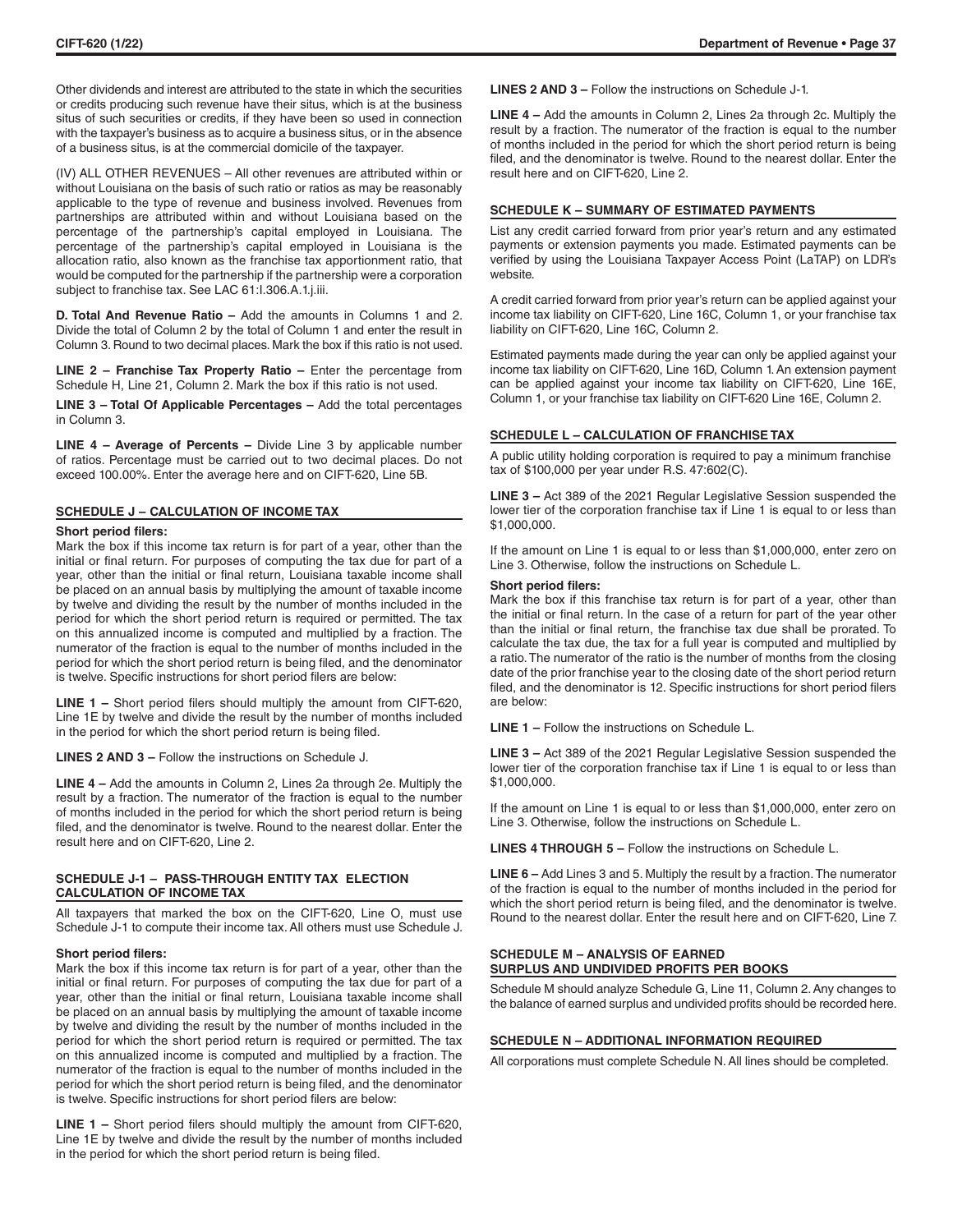# **INSTRUCTIONS FOR FEDERAL INCOME TAX DEDUCTION WORKSHEET**

If the taxpayer, or a federal consolidated group in which the taxpayer is a member, paid a tax pursuant to IRC Section 965 (a "Transition Tax"), the taxpayer must remove any Transition Tax paid from the standard calculation of the federal income tax deduction.

# **2017 IRC Section 965 inclusion – 2021 installment payment**

If tax year 2017 is the year you included the IRC Section 965 inclusion and made the installment election to pay the federal tax over an eight-year period, a federal income tax deduction is allowed for the same taxable year for which the installment was paid for federal purposes. The amount of federal income tax deduction allowed must be computed separately, see instructions for Line 13.

#### **2018 IRC Section 965 inclusion – 2021 installment payment**

If tax year 2018 is the year you included the IRC Section 965 inclusion, Louisiana generally recognizes and treats Subpart F income as dividends; therefore, IRC Section 965 income is deemed dividend income for Louisiana income tax purposes. As provided by R.S. 47:287.83, a federal income tax deduction is not allowed on income upon which no Louisiana income tax is incurred or paid. Therefore, the federal income tax installment payment on the IRC Section 965 inclusion for the 2018 tax year that is exempt from Louisiana income tax under R.S. 47:287.738(F)(1) is not eligible for the federal income tax deduction.

**LINE 1B –** Enter the amount from Form CIFT-620, Line 1C1. As provided in R.S. 47:287.83, no federal income tax deduction shall be allowed on net income upon which no Louisiana tax has been incurred, or upon which, for any reason whatsoever, no Louisiana income tax will be paid. Since no tax will be paid on the income reduced by the net operating loss deductions, it must be subtracted from Louisiana net income.

**LINE 2 –** In order to make Louisiana net income and federal net income comparable, Louisiana net income should be converted to a federal basis. Items of difference between federal and state net income are divided into "compensating items" and "noncompensating items." "Compensating items" are those differences in items of deduction or items of net income for a particular year that arise solely by reason of the fact that the item is accounted for in different periods for federal and Louisiana income tax purposes (example: depreciation). "Noncompensating items" are any items of difference between federal and Louisiana income or deductions for a particular year other than those defined as "compensating items." These items generally arise from a difference in tax law between federal and state and will never adjust themselves (example: depletion, Louisiana income tax).

Noncompensating items of income taxable under federal law and not taxable under Louisiana law should not be included in the calculations in Line 2 (examples: interest income, dividend income).

Items of difference that relate to apportionable income should have the apportionment percentage applied before computing the adjustment amount. Items of difference that relate to allocable income are considered only if they relate to Louisiana allocable income. The apportionment percentage is not applied to these items.

"Noncompensating items" of addition can be added only to the extent of the "noncompensating items" of subtraction. "Noncompensating items" of subtraction are not limited. "Compensating items" of addition and subtraction are allowed with no limitation.

**LINE 4 –** Do not include any IRC Section 965 amounts.

**LINE 5 –** The federal net income is adjusted to account for expenses that would have been allowed as deductions on the federal return, but were disallowed because of the provisions of IRC Section 280C. An example of such an expense is the salary expense disallowed due to the utilization of the jobs credit.

**LINE 8 –** Do not include any amounts paid under IRC Section 965. The federal income tax liability is the actual tax liability after being reduced for all credits except the alternative minimum tax credit. A corporation that files, or is included in a consolidated federal income tax return, must allocate a portion of the consolidated tax liability before determining the deductible portion. In its basic application, the method for allocating the consolidated tax is outlined here. A spread of each member in the consolidated group must be prepared as if each company filed as a separate company for federal income tax purposes. All loss companies should be eliminated in the spread. The tax for each company should be computed on a separate basis. All tax credits should be applied to the specific company to which they relate. A ratio of each company's separate company tax to the total tax for all companies computed on a separate company basis should be calculated. This ratio is then applied to the actual consolidated tax liability. Refer to LAC 61:I.1122 and 1123 for additional information for more complex situations.

**LINE 9 –** The base erosion minimum tax is not deductible as a part of the federal income tax deduction under R.S. 47:287.85. Refer to Revenue Information Bulletin 19-010 for further explanation.

**LINE 12a –** R.S. 47:287.85(C)(2) provides that a corporation may increase the amount of its federal income tax deduction by the amount of Federal Disaster Relief Credits attributable to Louisiana. Enter the amount of your Federal Disaster Relief Credits attributable to Louisiana on this line and on Form CIFT-620, Line 1D1.

Louisiana provides a deduction for federal income taxes paid on Louisiana income. Generally, when the federal income tax liability is decreased by federal credits, the amount of the Louisiana income tax liability increases. R.S. 47:287.85(C)(2) expanded the relief granted to Louisiana taxpayers who claimed certain disaster credits granted for **Hurricane Katrina or Hurricane Rita**. To avoid paying additional income tax, Louisiana taxpayers who received these federal credits may increase the amount of their Louisiana federal income tax deduction by the amount of certain disaster relief credits claimed on the 2021 federal income tax form. Louisiana Administrative Code (LAC) 61:I.601 found on the LDR website provides complete information regarding disaster relief credits and designates the following federal credits as disaster relief credits:

- 1. Employee Retention Credit
- 2. Work Opportunity Credit
- 3. Rehabilitation Tax Credit
- 4. Employer-Provided Housing Credit
- 5. Low Income Housing Credit
- 6. New Markets Tax Credit

**Line 13 –** 2021 Net IRC Section 965 tax liability. Use the worksheet below to determine the additional federal income tax deduction allowed for the 2021 installment payment for 2017 IRC Section 965 inclusion.

| 1. | Percentage of IRC Section 965 Income<br>taxable to Louisiana from Form R-620-<br>965, Part B, Line 10 that was filed with<br>your 2017 Form CIFT-620.                                           | $\%$ |
|----|-------------------------------------------------------------------------------------------------------------------------------------------------------------------------------------------------|------|
| 2. | 2021 net IRC Section 965 tax liabil-<br>ity paid for 2017 inclusion, calculated<br>on a separate company basis, that is<br>reported on 2021 Federal Form 965-B,<br>Part II, column (d), line 1. | \$   |
| З. | IRC Section 965 net tax liability appor-<br>tioned to taxpayer. Multiply Line 1 by<br>Line 2. Enter the result here and on<br>Line 13 of your Federal Income Tax<br>Deduction Worksheet.        | \$.  |

**Line 14 –** Add Lines 11, 12a, and 13. Enter the result here and on Form CIFT 620, line 1D.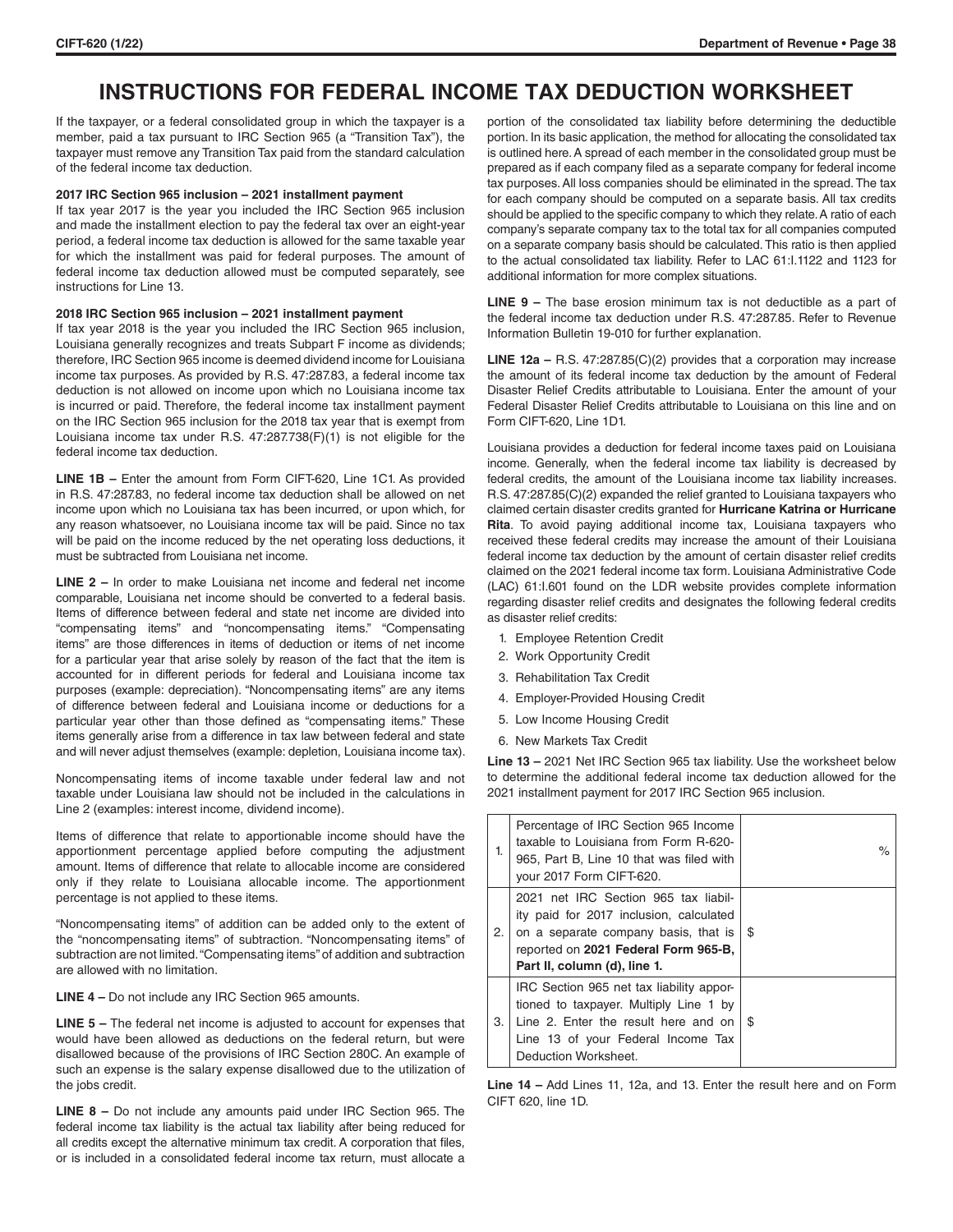# **FEDERAL INCOME TAX DEDUCTION WORKSHEET**

**(See instructions on page 38.)**

| 1B. |                                                                                                                      |                   |  |  |  |  |
|-----|----------------------------------------------------------------------------------------------------------------------|-------------------|--|--|--|--|
| 1C. | Louisiana net income before federal income tax                                                                       |                   |  |  |  |  |
| 2.  | Adjustments to convert Louisiana net income to a federal basis                                                       |                   |  |  |  |  |
|     | <u> 2000 - Andrea Andrew Maria (h. 1888).</u><br>2001 - Andrew Maria (h. 1888).                                      |                   |  |  |  |  |
|     | $\frac{1}{2}$<br><u> 1989 - Johann John Stein, fransk politik (f. 1989)</u>                                          |                   |  |  |  |  |
|     |                                                                                                                      | $\frac{1}{2}$     |  |  |  |  |
|     | <u> 1989 - Jan Samuel Barbara, margaret eta idazlea (h. 1989).</u>                                                   | $\mathcal{S}$     |  |  |  |  |
|     | <u> 2000 - Andrea Andrewski, politik američki profesor (d. 1982)</u>                                                 |                   |  |  |  |  |
|     | <u> 1980 - Johann Stein, marwolaethau a bhann an t-Amhair ann an t-Amhair an t-Amhair an t-Amhair an t-Amhair an</u> | $\frac{1}{2}$     |  |  |  |  |
|     |                                                                                                                      | $\frac{1}{2}$     |  |  |  |  |
|     | <u> 1989 - Jan Barnett, fransk politik (d. 1989)</u>                                                                 | $\frac{1}{2}$     |  |  |  |  |
|     |                                                                                                                      | Net adjustment \$ |  |  |  |  |
| 3.  | Louisiana net income on a federal basis - Subtract Line 2 from Line 1C. \$                                           |                   |  |  |  |  |
| 4.  |                                                                                                                      |                   |  |  |  |  |
| 5.  |                                                                                                                      |                   |  |  |  |  |
| 6.  |                                                                                                                      |                   |  |  |  |  |
| 7.  |                                                                                                                      |                   |  |  |  |  |
| 8.  |                                                                                                                      |                   |  |  |  |  |
| 9.  |                                                                                                                      |                   |  |  |  |  |
| 10. |                                                                                                                      |                   |  |  |  |  |
| 11. | Federal income tax attributable to Louisiana income – Multiply Line 10 by Line 7.  \$                                |                   |  |  |  |  |
|     |                                                                                                                      |                   |  |  |  |  |
|     | 12a. Federal income tax disaster relief credit attributable to Louisiana - Multiply Line 12 by                       |                   |  |  |  |  |
|     |                                                                                                                      |                   |  |  |  |  |
|     |                                                                                                                      |                   |  |  |  |  |

The amount of federal income tax to be deducted is that portion levied on the income derived from sources in this state. See R.S. 47:287.83 and 287.85 and Louisiana Administrative Code 61:I.1122 and 1123 for specific information regarding the computation of the federal income tax deduction.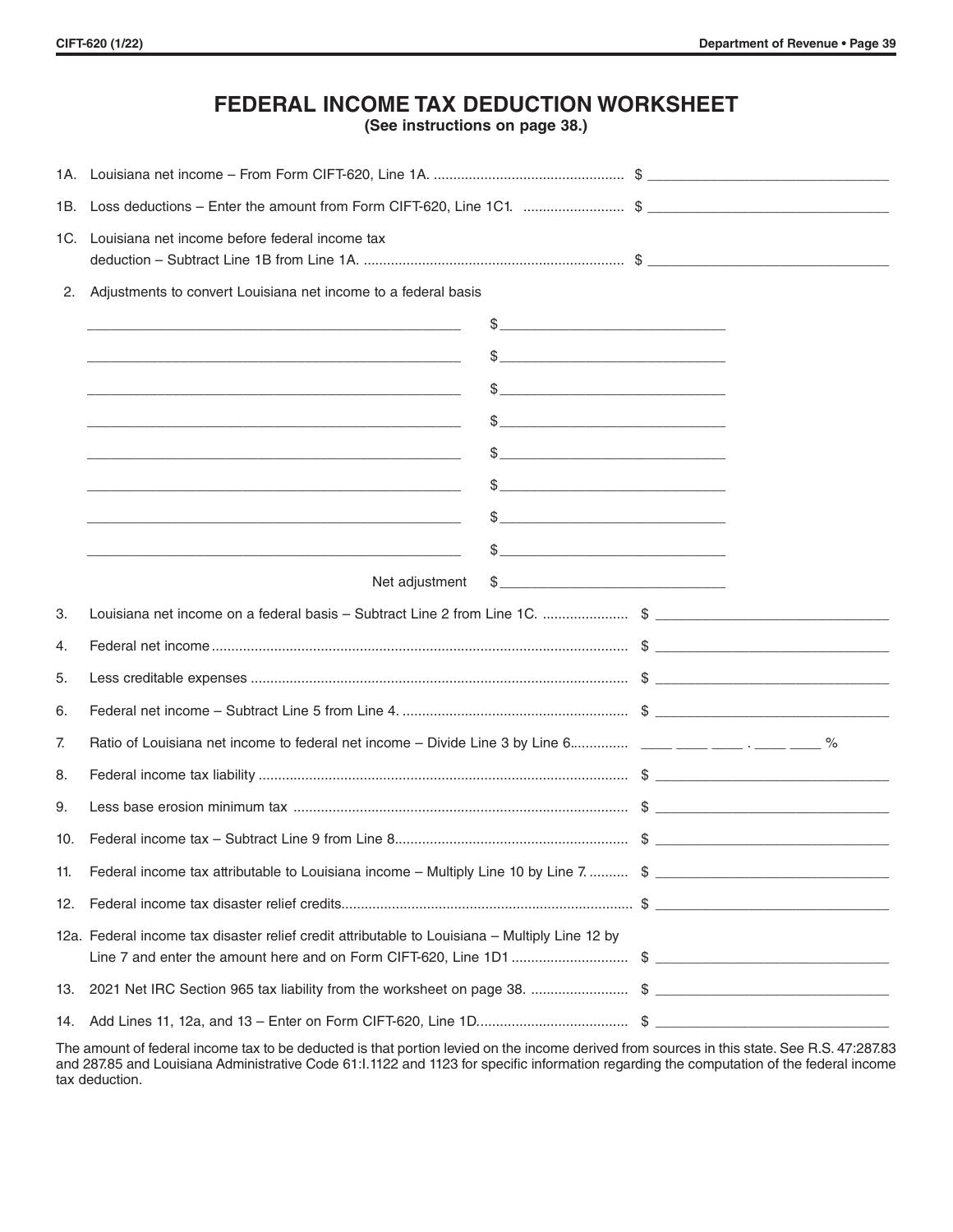# **What's New for Louisiana 2021 Corporation Income Tax and 2022 Corporation Franchise Tax?**

**Address Change –** A new box has been added to indicate a new address. A direct address change can be accomplished by marking the "Address Change" box when filing your return, or can be submitted by accessing your account at www.revenue.louisiana.gov/latap.

**Periods to be Covered –** A new box has been added to indicate a Fiscal Year return. For fiscal year and short period returns, boxes have been added to report the period begin and end dates using the format of **MMDDYY** 

**Loss Carryforward Utilized – Line 1C1 –** Act 459 of the 2021 Regular Session amended R.S. 47:287.86 to allow a net operating loss relating to tax periods beginning on or after January 1, 2001 to be carried forward indefinitely.

#### **SCHEDULE NRC-P1 – NONREFUNDABLE PRIORITY 1 CREDITS**

**Conversion of Vehicle to Alternative Fuel - Code 185 –** Act 385 of the 2021 Regular Session accelerated the sunset date for the credit for the purchase of a qualifying new vehicle or for vehicle conversions to alternative fuel usage to July 1, 2021. To qualify for the credit for the purchase of a qualifying new vehicle or for vehicle conversions, you must have purchased the new vehicle or for conversion, have purchased and installed, before July 1, 2021. The credit for the building of fueling stations sunsets January 1, 2022. See Revenue Information Bulletin 21-016.

# **SCHEDULE NRC-P3 – NONREFUNDABLE PRIORITY 3 CREDITS**

IMPORTANT! Due to numbering limitations, some credits have been assigned new codes on Schedule NRC-P3.

**LA Import – Code 460 –** Act 292 of the 2021 Regular Legislative Session provides a credit against corporate income tax to encourage the utilization of Louisiana public port facilities for cargo imports and the development of new port infrastructure facilities for the manufacturing, distribution, and warehousing of imported goods. Taxpayers must apply to the Louisiana Department of Economic Development to receive certification. A copy of the certification of the credit must be attached to the return.

**LA Work Opportunity – Code 461 –** Act 453 of the 2021 Regular Legislative Session provides a credit against corporate income tax or corporate franchise tax for a business that hires participants in the work release programs provided for in R.S. 15:711, 1111, 1199.9, and 1199.10. The Louisiana Department of Public Safety or applicable sheriff must certify that the eligible business employed an eligible re-entrant who is participating in a work release program on or after January 1, 2021, in an eligible job for 12 consecutive months. A copy of the certification of the credit must be attached to the return.

**Youth Jobs – Code 462 –** Act 454 of the 2021 Regular Legislative Session provides a credit against corporate income tax or corporate franchise tax for a business that hires one or more eligible youth on or after July 1, 2021. To earn the credit, the eligible youth must work at least three (3) consecutive months in a full-time or part-time position at the business. The credit is equal to \$1,250 for each eligible youth hired in a full-time position or \$750 for each eligible youth hired in a part-time position. Taxpayers must apply to the Department to receive certification. A copy of the certification of the credit must be attached to the return. See LAC 61:l.1921 for more information.

**Inventory Tax Credit Carried Forward and ITEP – Code 500 –** If you have an eligible carryover amount, your carryover period has increased from five years to 10 years as provided by Act 50 of the 2020 Second Extraordinary Legislative Session.

**Ad Valorem Natural Gas Credit Carried Forward – Code 502 –** If you have an eligible carryover amount, your carryover period has increased from five years to 10 years as provided by Act 50 of the 2020 Second Extraordinary Legislative Session.

#### **TRANSFERABLE CREDITS**

The department no longer requires a completed Credit Utilization Form (R-6140, Section 2) when claiming a transferable credit. You must attach a copy of the Credit Registration Form (R-6135) to the return and list the State Certification Number in the appropriate space on the return.

## **SCHEDULE F –**

# **RECONCILIATION OF FEDERAL AND LOUISIANA NET INCOME**

**COVID-19 Relief Benefits – Line 3j –** Act 54 of the 2021 Regular Legislative Session provides an exemption for any gratuitous grant, loan, rebate, tax credit, advance refund, or other qualified disaster relief benefit provided directly or indirectly by the state or federal government as a COVID-19 relief benefit if the income was included in the taxpayer's Federal taxable income. Benefits may include payments from the Louisiana Main Street Recovery Fund. See Revenue Information Bulletin 21-019.

# **SCHEDULE L – CALCULATION OF FRANCHISE TAX**

**Line 3 –** Act 389 of the 2021 Regular Legislative Session suspended the lower tier of the corporation franchise tax if Line 1 is equal to or less than \$1,000,000. The taxable capital is the amount on CIFT 620, Schedule L, Line 1.